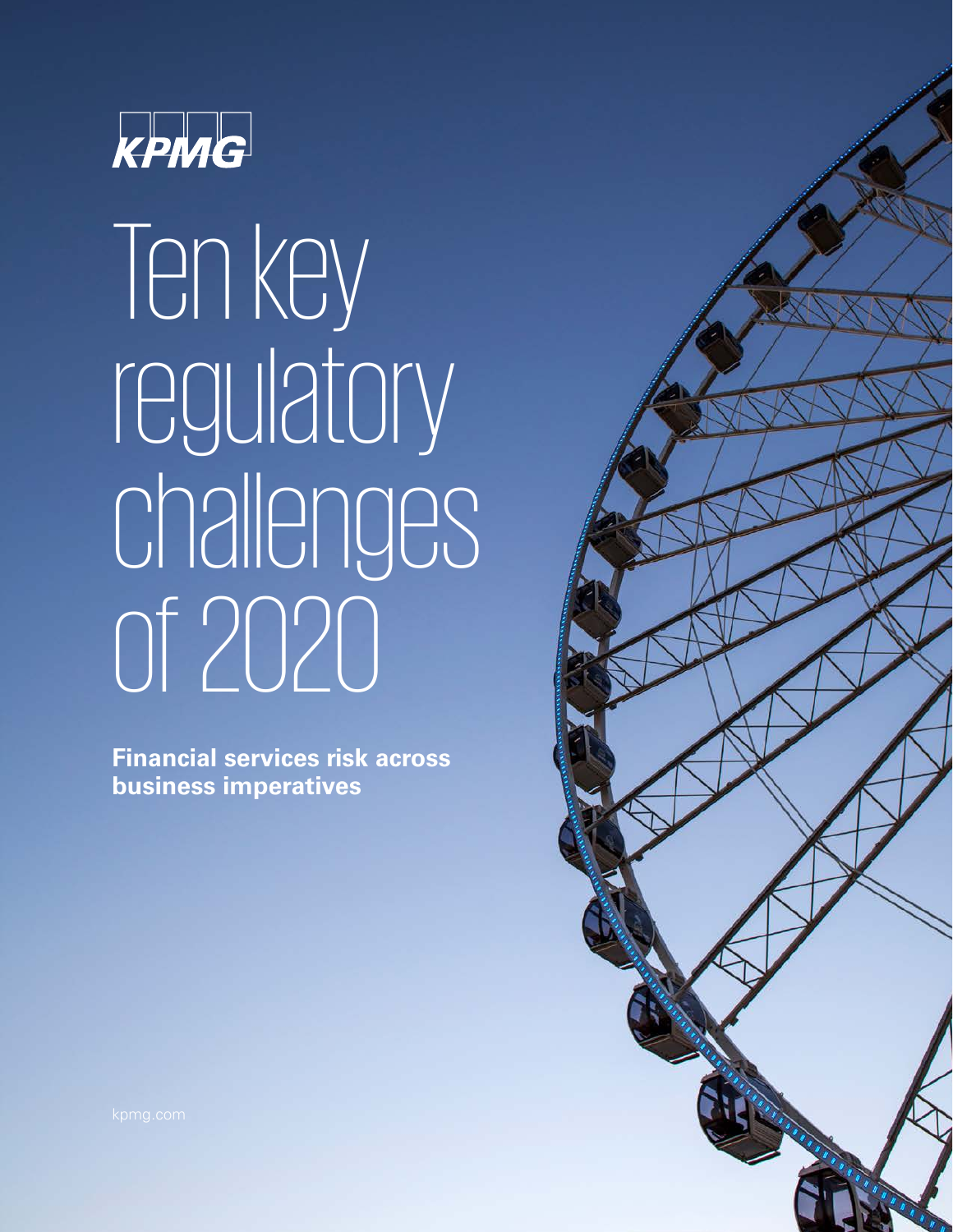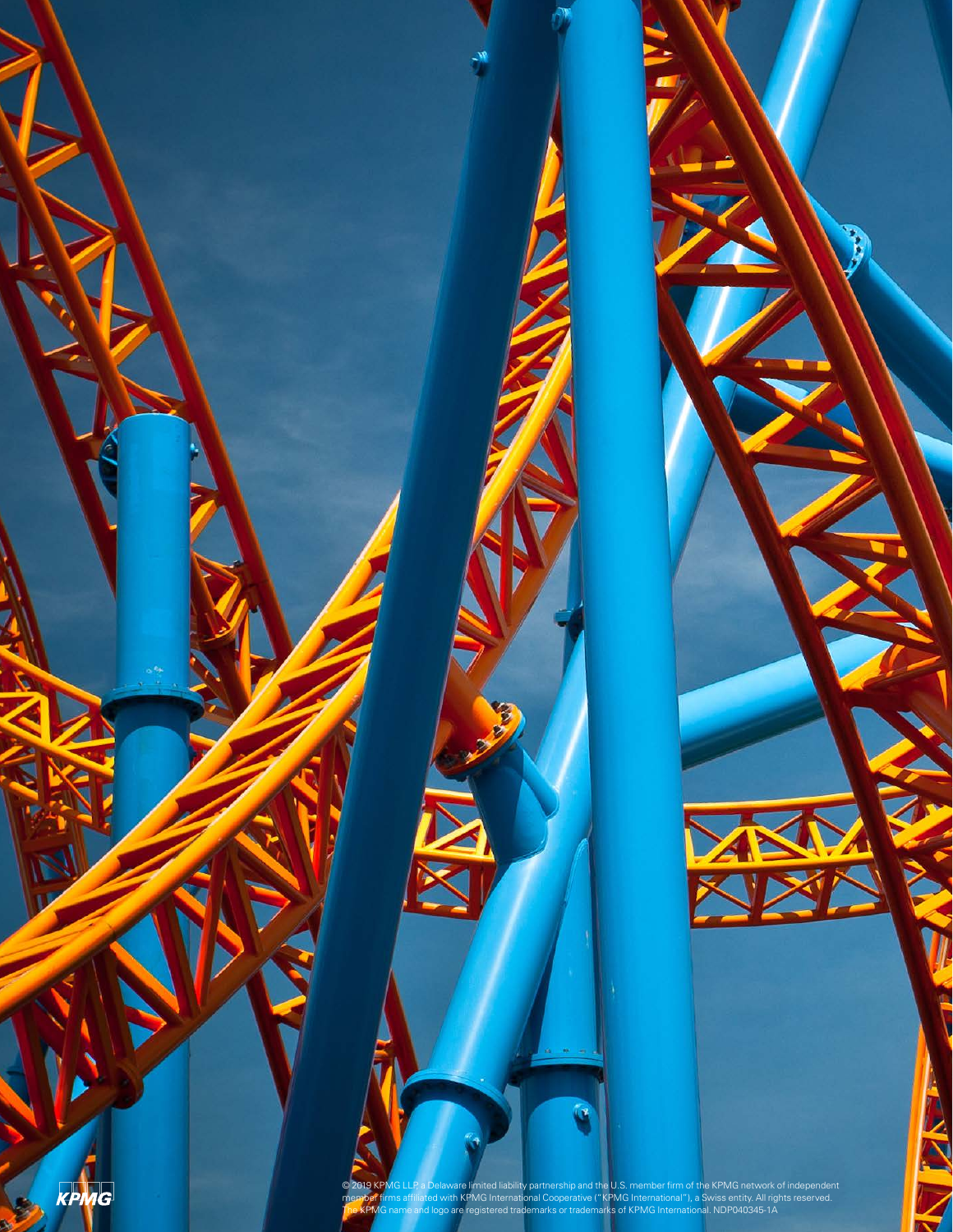# Contents

| <b>Introduction</b>                   | $\overline{2}$ |
|---------------------------------------|----------------|
| <b>Geopolitical change</b>            | 4              |
| <b>Divergent regulation</b>           | 6              |
| <b>Data protection and governance</b> | 8              |
| <b>Operational resilience</b>         | 10             |
| <b>Credit quality</b>                 | 12             |
| <b>Capital and liquidity shifts</b>   | 14             |
| <b>Compliance agility</b>             | 16             |
| <b>Financial crimes</b>               | 18             |
| <b>Customer trust</b>                 | 20             |
| <b>Ethical conduct</b>                | 22             |
| <b>Appendix</b>                       | 24             |
| <b>Acknowledgements</b>               | 26             |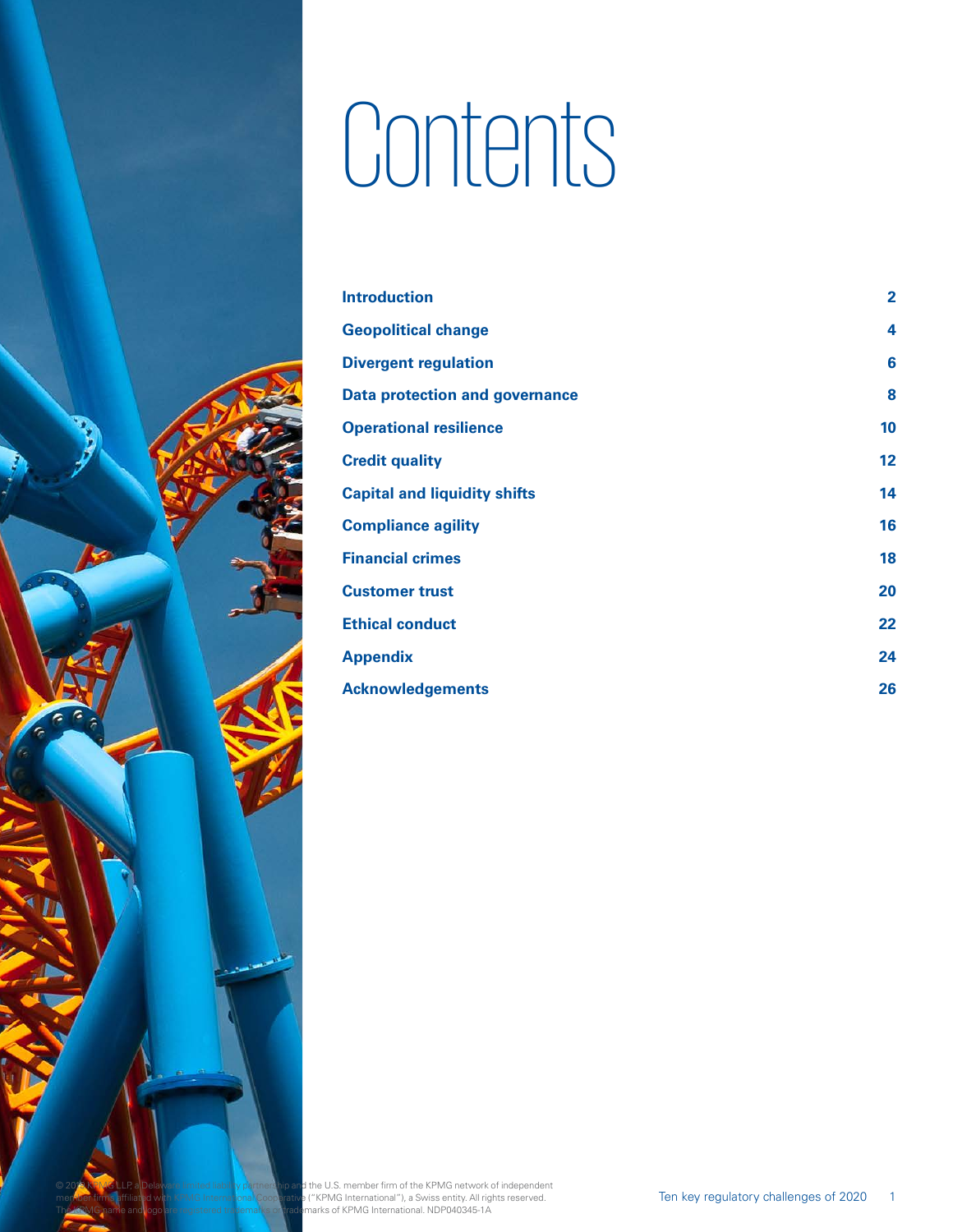# Introduction

On behalf of KPMG's Regulatory Insights, we are delighted to issue the fifth edition of our annual Financial Services Ten Key Regulatory Challenges.

Regulators and public policy decision-makers are struggling with not only the pace of change within the financial services industry but also the interconnectivity of industries via data and technology. In 2020, we expect key regulatory challenges to be connected with the following core business imperatives:

- Technology transformation
- Customer interaction
- Payments modernization
- Market expansion
- Cost efficiencies

Geopolitical protectionism as well as divergent regulatory obligations across jurisdictions globally and between state and federal entities will continue to challenge financial services risk and compliance. Rapid and personalized customer experience and regulatory cross-industry focus on anti-trust and competition will drive additional challenges to enhancing operational resilience, data governance, fair markets, and customer treatment, while keeping all within ethical and sound conduct practices.

In the following pages, we evaluate how each of the Ten Key Regulatory Challenges aligns with and is influenced by the changes prompted by the core business imperatives. We hope this paper will provide you and your organization with valuable insights to consider throughout 2020, and would welcome the opportunity to assist you with developing strategies to meet this year's regulatory challenges.



Amy Matsuo **Principal and National Leader Regulatory Insights**

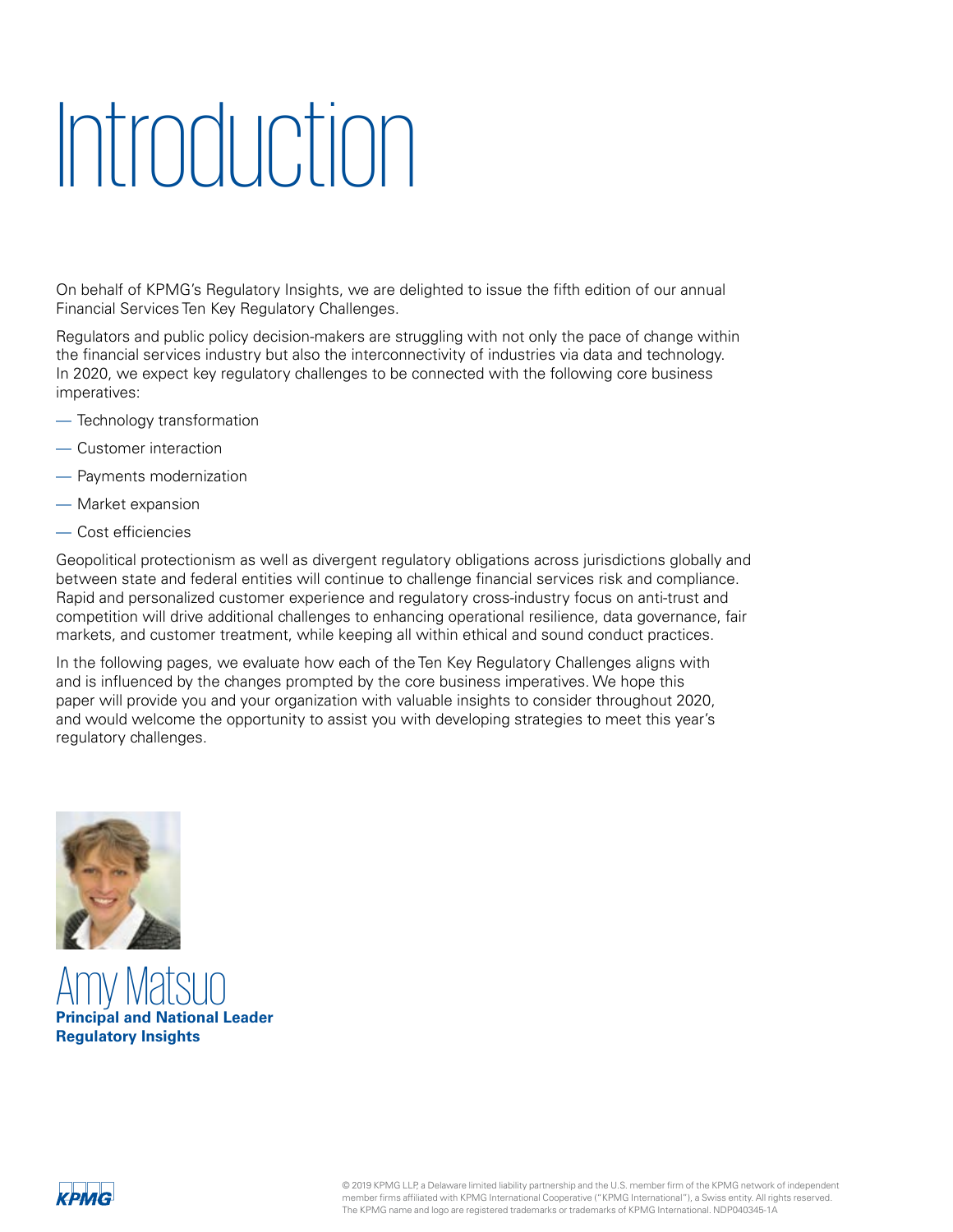



- **1 Geopolitical change:** Expect disruption and embrace business change
- **2 Divergent regulation:** "Merge the diverge" with both enterprise and localized needs

**3**

**5**

- **Data protection and governance: Protect your** data as the asset that it is
- **4 Operational resilience:** Plan for the unexpected operational impacts, they will happen
	- **Credit quality:** Apply the learnings from prior credit cycles





- **Compliance agility:** Solution now for agile and streamlined compliance
- **8**
	- **Financial crime:** Innovate, but not at the cost of increasing risks of financial crimes



**Customer trust:** Remember that you are in the business of customer trust

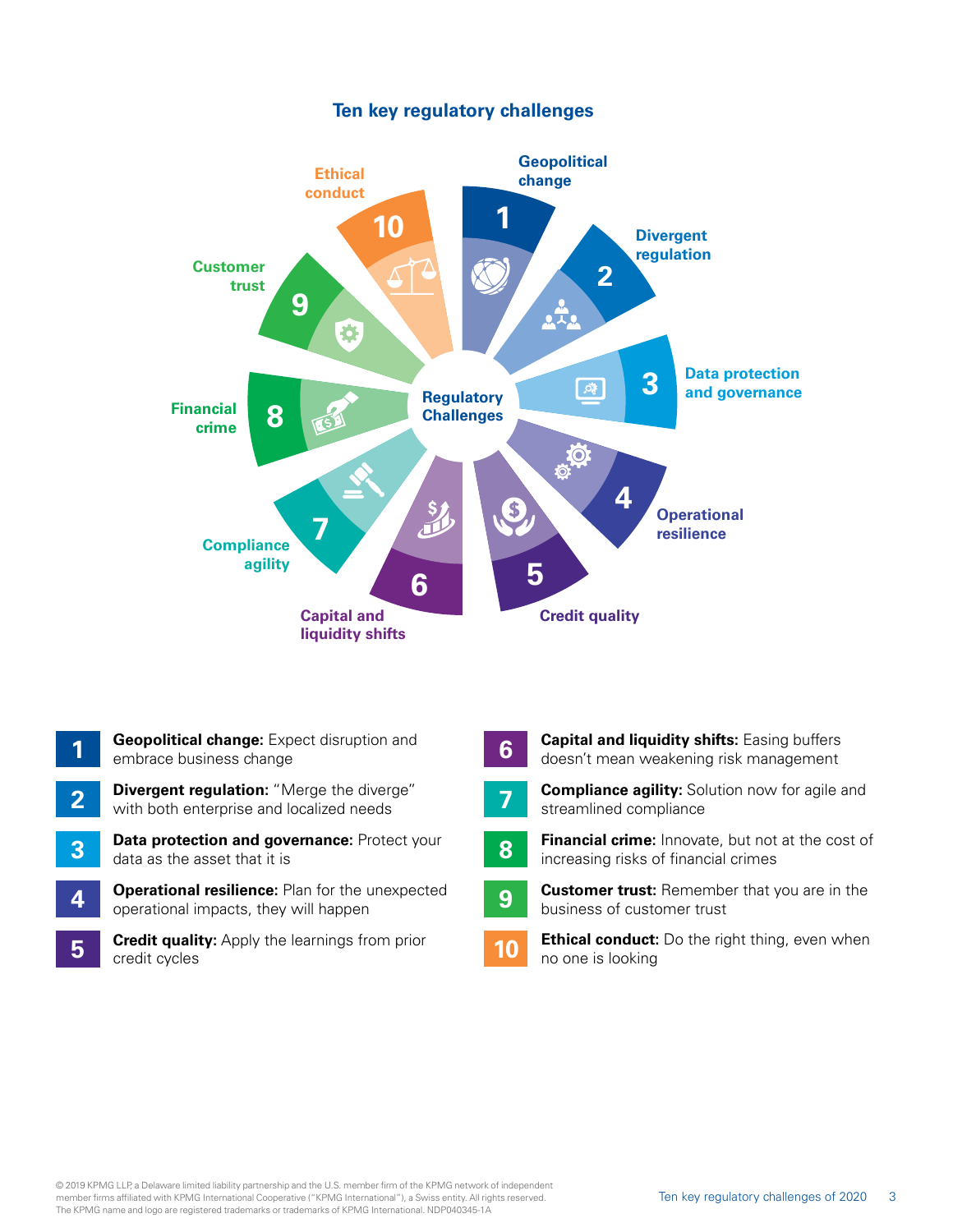# Geopolitical change

## **Expect disruption and embrace business change**

# **Technology transformation**

- Multiple applications for digitization, including customer focus and operations focus (e.g., real –time monitoring of fraud/financial crime, and internal risk management)
- Cyber attacks can be fueled by geopolitical tensions; may be directed at a country's government, citizens, or businesses; and motivated by theft or vandalism
- Jurisdictional differences in the approach to regulation and supervision of technology innovations and technology firms may impact operational resiliency risks

### **Customer interaction**

- The EU's GDPR is influencing customer expectations and legislative/ regulatory actions in data privacy/security on a global scale
- The transition away from LIBOR in favor of new alternate reference rates will impact product offerings and pricing across multiple jurisdictions though the new rates are expected to better insulate jurisdictions from geopolitical risks
- Customer demand for personalization and seamless global access to products and services is driving risks related to technology development, third-party relationships, ESG policies, new products and services, and fraud/ financial crimes

#### **Payments modernization**

- Policies and regulations in countries outside of the U.S. that are actively deploying real-time payments and "open banking" will likely influence customer expectations in the U.S. and potentially federal public policy
- Regulators are concerned that digital assets, including cryptocurrencies, could be used for illicit activities, such as cybercrime, tax evasion, and human trafficking, though not all jurisdictions require money transmitters to comply with Bank Secrecy Act-like obligations

**Geopolitical trends toward protectionism, sovereign rights, and anti-globalization prevailing in the U.S. and other countries introduce increased policy uncertainties and regulatory risks. U.S. financial services companies must expect that such uncertainty will create disruptions even as they continue to implement governance and controls to address divergent policies and regulations and regularly reassess operations to identify necessary business changes.**

**Geopolitical changes related to monetary policies, economic developments, trade agreements and sanctions, and specific regulations/requirements (e.g., KYC, beneficial ownership, GDPR, MIFID II, comparability determinations) will have the most impact near term. However, companies must also be alert to a heightened risk of fraud and financial crime, which can thrive in states of uncertainty, facilitated by innovative technologies that have made the world smaller and more connected and vulnerable to change.** 

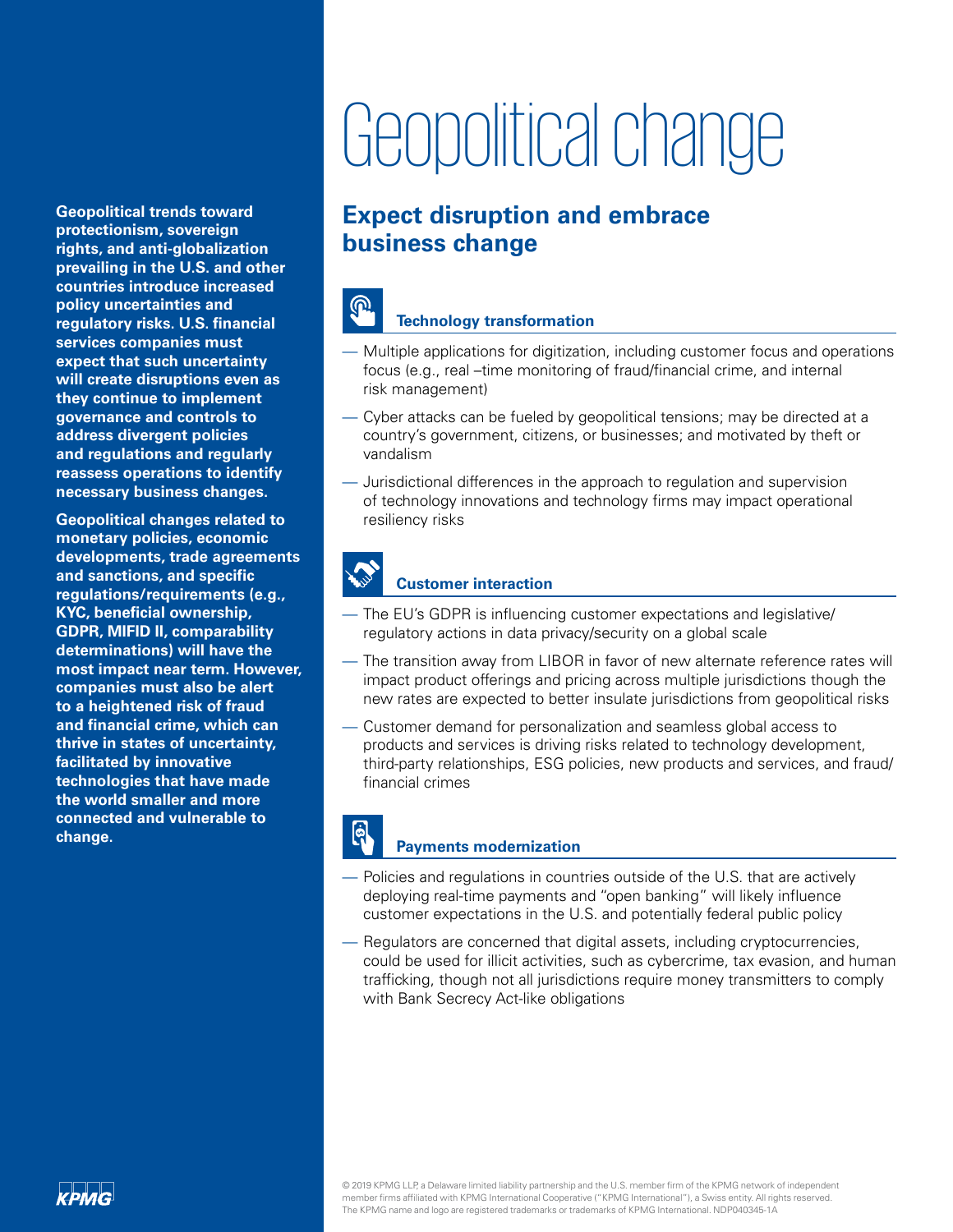



- Uncertainties in U.S. trade policies and the application of sanctions and tariffs impact financial services organizations' operations in the affected markets as well as the activities of its customers
- Financial services organizations should ensure that critical assets and the flow of sensitive information are adequately protected across international locations



#### **Cost efficiencies**

- The use of third and fourth parties to facilitate technology implementation, scale efficiencies, or business strategies must be monitored for compliance and reputation risks as well as geopolitical risk including tariffs, sanctions, and financial crimes
- Persistent world-wide interest rates will pressure firms to consider business model changes and may increase M&A activity across jurisdictions.

# Additional KPMG perspectives



- [Regulating virtual currencies](https://advisory.kpmg.us/articles/2018/regulating-virtual-currencies.html)
- [Virtual assets and](https://advisory.kpmg.us/articles/2019/virtual-assets-related-providers-fatf.html)  [related providers—FATF](https://advisory.kpmg.us/articles/2019/virtual-assets-related-providers-fatf.html)  [recommendations](https://advisory.kpmg.us/articles/2019/virtual-assets-related-providers-fatf.html)
- [Gaps in meeting BCBS risk](https://advisory.kpmg.us/articles/2018/bcbs-risk-data-aggregation.html)  [data aggregation and reporting](https://advisory.kpmg.us/articles/2018/bcbs-risk-data-aggregation.html)  [principles](https://advisory.kpmg.us/articles/2018/bcbs-risk-data-aggregation.html)
- [The FSOC Annual Report](https://advisory.kpmg.us/articles/2019/fsocs-report-highlights-emerging-risk-vulnerability.html)  [highlights areas of emerging risk](https://advisory.kpmg.us/articles/2019/fsocs-report-highlights-emerging-risk-vulnerability.html)  [and vulnerability](https://advisory.kpmg.us/articles/2019/fsocs-report-highlights-emerging-risk-vulnerability.html)



[Have you heard?](https://advisory.kpmg.us/content/dam/advisory/en/pdfs/2019/have-you-heard-libor-ends-2021.pdf)  [LIBOR ends 2021;](https://advisory.kpmg.us/content/dam/advisory/en/pdfs/2019/have-you-heard-libor-ends-2021.pdf)  **Communicating** [the transition](https://advisory.kpmg.us/content/dam/advisory/en/pdfs/2019/have-you-heard-libor-ends-2021.pdf)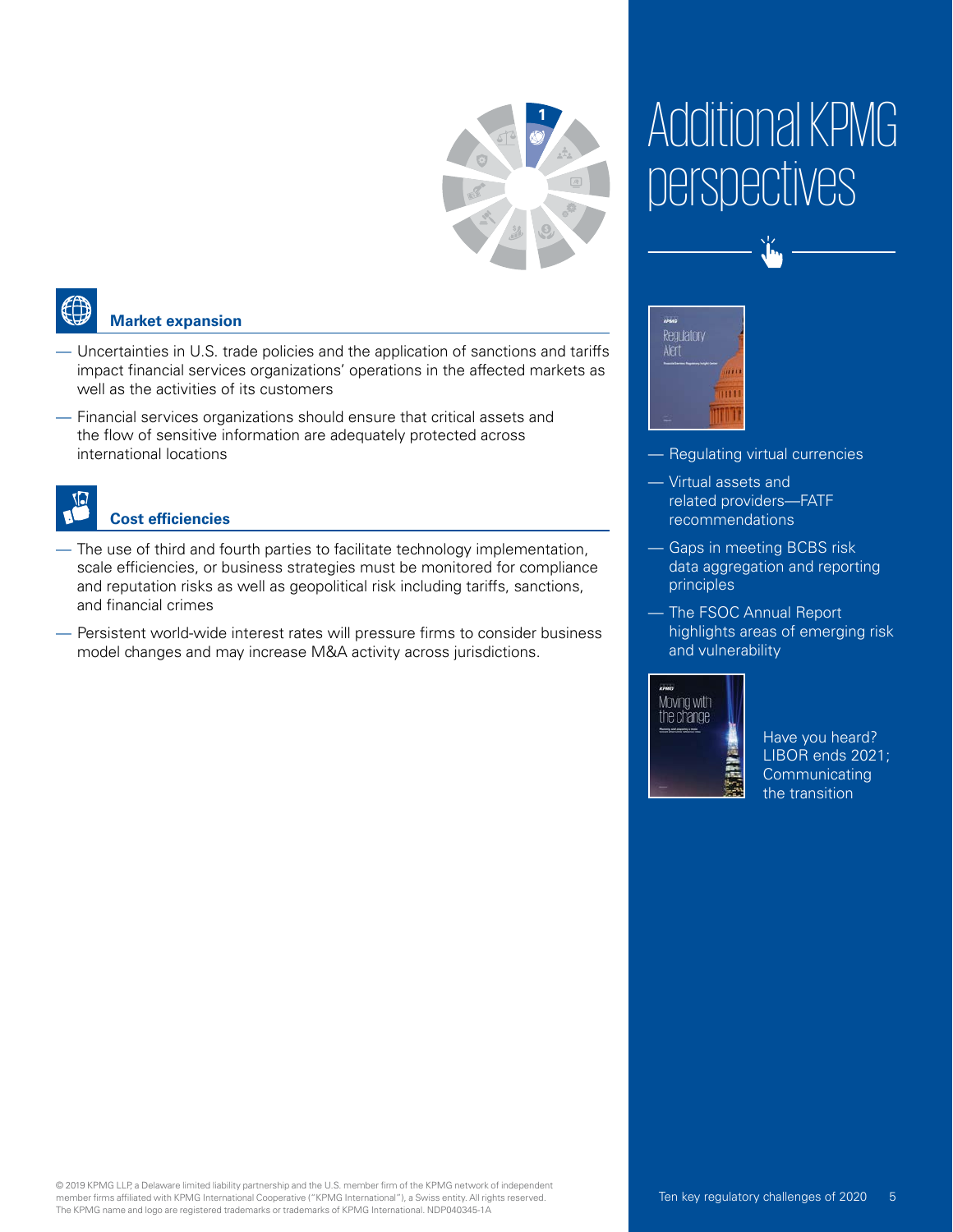**Financial service companies will need to learn to "merge the diverge" with respect to regulation—anticipating continued differences in state, federal, and global regulations amidst protectionist and localized public policy agendas in the U.S. and abroad. Key areas of divergence will include:**

- **Data privacy regulation, cyber security, student loan servicing and cannabis industry-related banking services**
- **Tailored regulatory and supervisory expectations to risk and complexity, diverging from global standards**
- **Innovative technology applications where new or refined regulations may evolve (e.g., payment processors, data aggregators, cloud service providers)**
- **Alignment with non-financial services federal regulators, including DOJ standards for compliance, FTC enforcement authority for data privacy, and DOL influence in fiduciary responsibilities.**

# Divergent regulation

## **"Merge the diverge" with both enterprise and localized needs**



- While continuing to encourage innovation, federal regulators (banking and non-banking) are moving away from exploratory reviews and toward setting parameters for innovative technology applications through increased supervision, horizontal exams, and enforcement
- Regulators are expanding oversight to third-party vendors and other relationships that facilitate rapid deployment or scalability of technology applications for financial entities but may operate outside of prudential bank supervision (such as payment processors, cloud providers, data aggregators)
- Globally, regulators vary in their approach to encouraging and supervising the development and application of innovative technology

#### **Customer interaction**

- Throughout the election cycle, attention will be on federal standards for consumer protection in specific areas (e.g., affordable housing, student debt) and also in relation to innovative technology and supervisory easing.
- Individual states are enhancing their focus on consumer and investor protection, including state attorneys actions, and in some cases have "set the bar" nationally for customer expectations
- SEC's Regulation Best Interest did not set a fiduciary standard for brokerdealers but also did not preempt states laws; DOL and FINRA are each expected to release new fiduciary/suitability rules to align with the SEC

### **Payments modernization**

- Regulations governing virtual currencies are evolving in the U.S. and abroad though public policy debate around regulatory safeguards, financial stability, and monetary policies continues
- Merchants and nonbanking financial services providers have a growing role in emerging payment channels and services, highlighting differences across banking and non-banking regulation and industry standards
- A private-sector real-time payments process is now available to U.S. markets and a public-sector process is being developed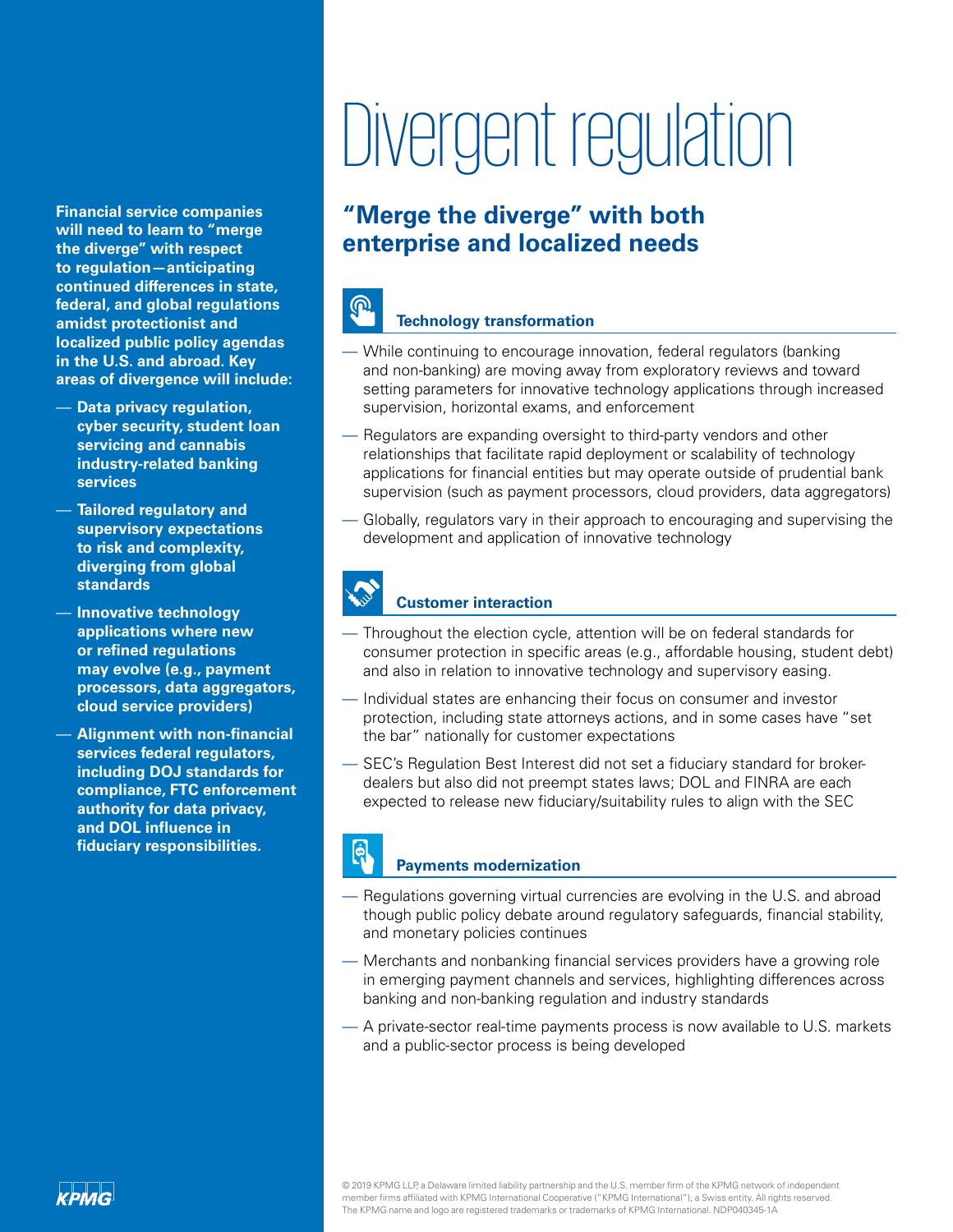

- State and federal regulators are each actively seeking supervisory authority over the proliferation of fintech firms
- Individual states continue to enact legislation and implement regulations where federal requirements are perceived to be insufficient, such as data privacy, data security, student lending, and banking access for the cannabis industry
- Business strategies to enter into new markets or products must address the expanded regulatory attention being given to anti-trust and sanctions compliance

#### **Cost efficiencies**

— Regulatory focus on cost efficiency (including talent and change management) has a positive impact on compliance culture and regulatory adherence

# Additional KPMG **perspectives**



- [Regulatory focus on technology](https://advisory.kpmg.us/articles/2019/regulatory-focus-technology-risk.html)  [risk](https://advisory.kpmg.us/articles/2019/regulatory-focus-technology-risk.html)
- [OCC semiannual risk](https://advisory.kpmg.us/articles/2019/occ-semiannual-risk-perspectives.html)  [perspectives](https://advisory.kpmg.us/articles/2019/occ-semiannual-risk-perspectives.html)
- [FSB consults on financial](http://www.kpmginfo.com/NDPPS/2018/827820/FSBandCCPresolution.pdf)  [resources to support CCP](http://www.kpmginfo.com/NDPPS/2018/827820/FSBandCCPresolution.pdf)  [resolution](http://www.kpmginfo.com/NDPPS/2018/827820/FSBandCCPresolution.pdf)
- [Regulatory capital requirements](https://advisory.kpmg.us/articles/2019/regulatory-capital-for-holding-companies.html)  [for insurance holding companies](https://advisory.kpmg.us/articles/2019/regulatory-capital-for-holding-companies.html)



AI | Compliance in **[Control](https://advisory.kpmg.us/articles/2019/ai-compliance-in-control.html)** 



[Driving Change](https://advisory.kpmg.us/content/dam/advisory/en/pdfs/driving-change.pdf)  [| The California](https://advisory.kpmg.us/content/dam/advisory/en/pdfs/driving-change.pdf)  [Consumer Privacy](https://advisory.kpmg.us/content/dam/advisory/en/pdfs/driving-change.pdf)  [Act](https://advisory.kpmg.us/content/dam/advisory/en/pdfs/driving-change.pdf)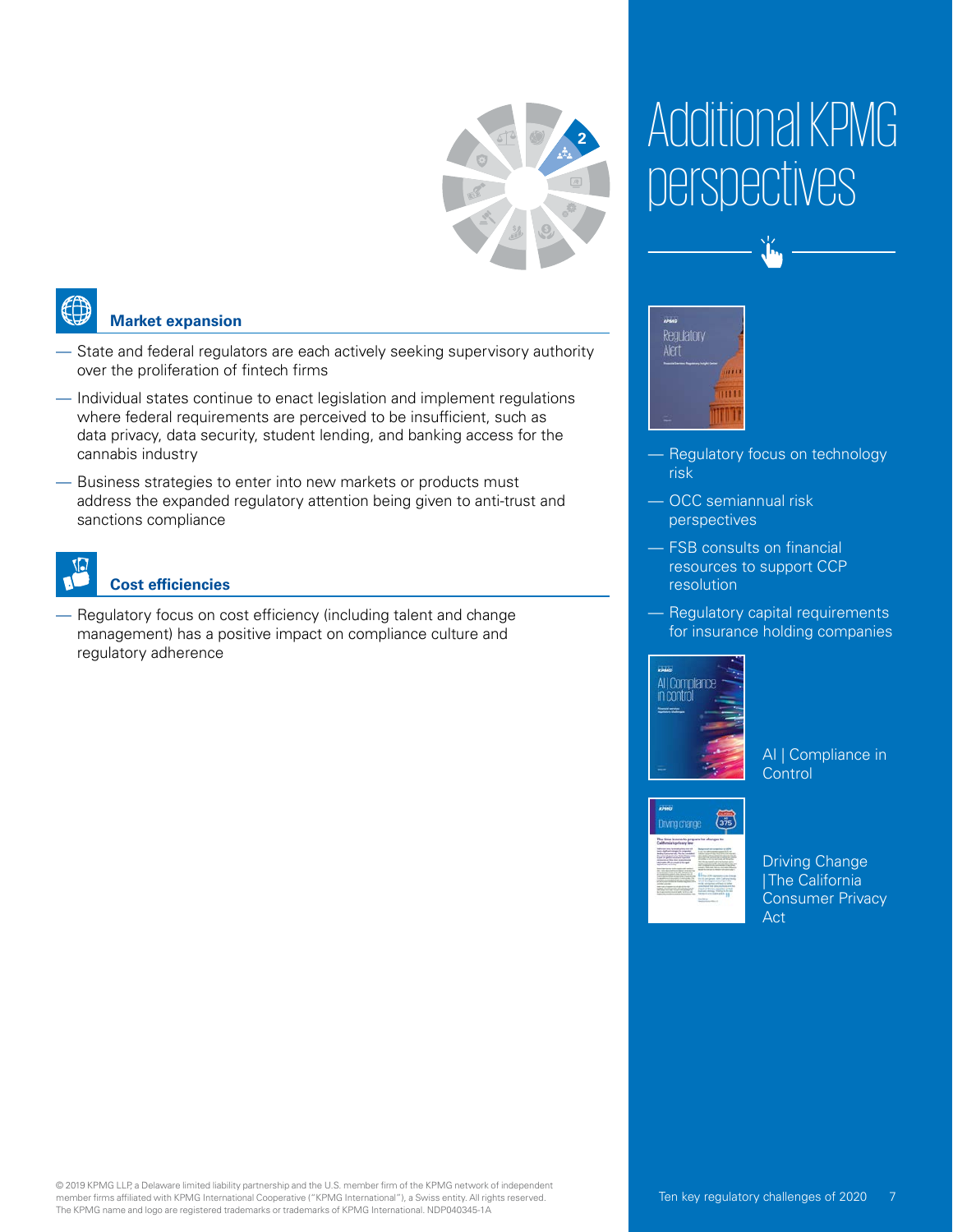# Data protection and overnance

### **Protect your data as the asset that it is Financial services providers and Protect your data as the asset that it is**



#### **Technology transformation**

- Technology advances allow for more granular data classifications that permit tracking for sourcing, retention, access, use, and disposal via business functions and third-party relationships
- Dependence on third-party vendors for rapid deployment or scalability of technology applications can give rise to governance and accountability risks
- To keep pace with evolving technology, regulators expect cybersecurity strategies to be forward-looking and to address data protection, cloud security, threat simulations, and a layering of solutions.

# **Customer interaction**

- Public policies and regulatory supervision and enforcement are focusing on strong data governance and controls, including KYC, suspicious activity, and fraud while customers focus on ownership and control, including collection, storage, use, disposal, and portability
- Some organizations, independent of regulatory requirements, are reconsidering policies regarding opt-in and opt-out procedures, the scope of data to be collected, how and by whom it is accessed, and how it will be used or shared

#### **Payments modernization**

- The push toward faster payments reduces the time available to detect fraud and suspicious transactions, potentially compromising data privacy/security and financial crimes compliance and increasing the need for strong thirdparty risk management
- Technology leveraging biometric authentication (i.e., fingerprint, face features, heart rate) may assist in establishing a more secure payments environment but may also carry new privacy and data security risks

**recognize data as an asset that increasing needs protection via robust data governance and controls across their organization and through to third parties. Data is constantly collected, monitored, used, and shared though it is the quality of the data and its ethical uses that are key to protecting proprietary, operational, and customer information. Continued data breaches and data sharing incidents are influencing public and regulatory expectations for increasingly stringent data privacy and security requirements ensuring public policy and enforcement will continue at the local, federal, and global levels.**

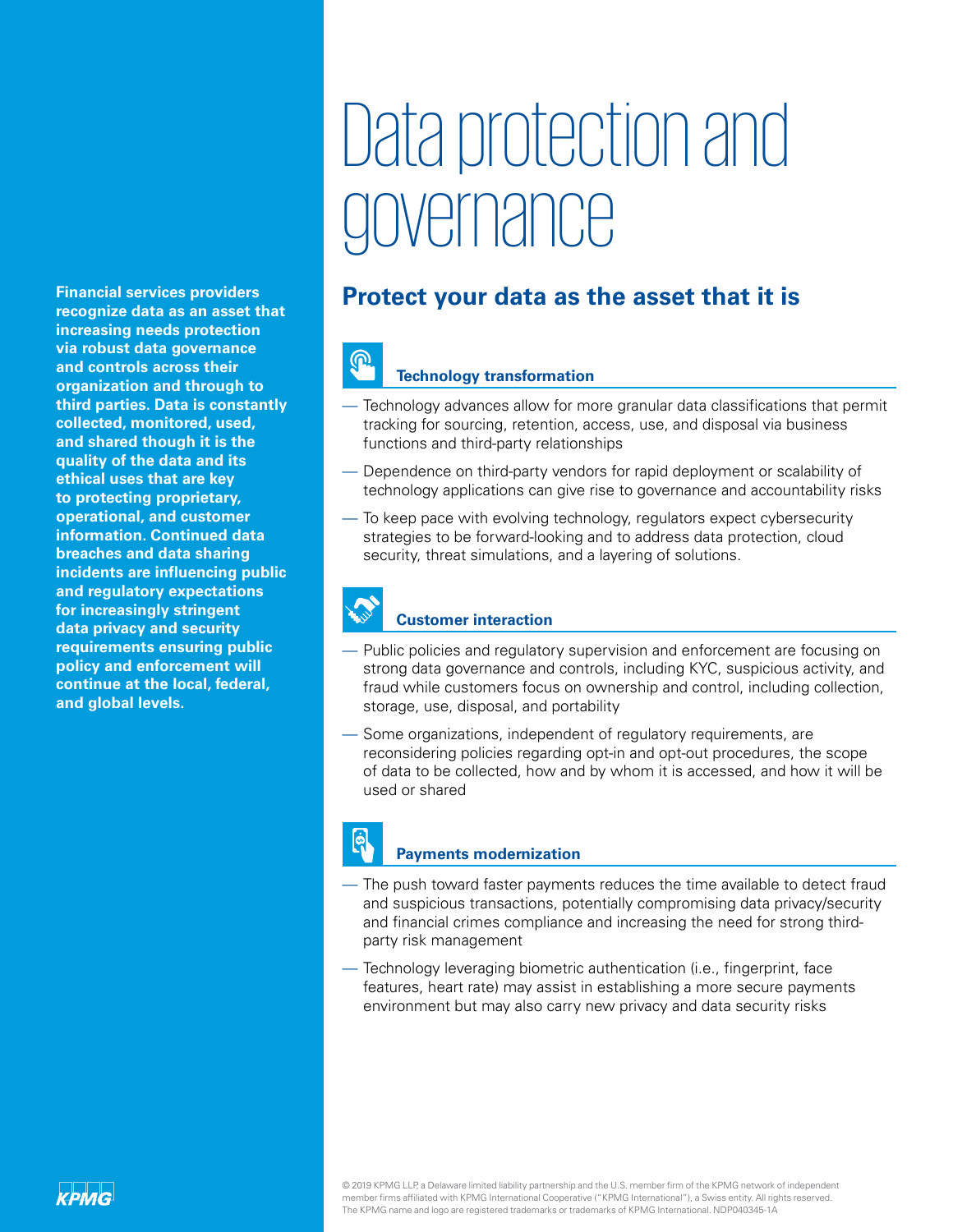

# Additional KPMG **perspectives**



- [Focus on data privacy policy and](https://advisory.kpmg.us/articles/2019/focus-on-data-privacy-policy-and-enforcement.html)  [enforcement](https://advisory.kpmg.us/articles/2019/focus-on-data-privacy-policy-and-enforcement.html)
- [SEC privacy notice and](https://advisory.kpmg.us/articles/2019/sec-privacy-notice-safeguards-policies.html)  [safeguards policies](https://advisory.kpmg.us/articles/2019/sec-privacy-notice-safeguards-policies.html)
- [Regulatory focus on technology](https://advisory.kpmg.us/articles/2019/regulatory-focus-technology-risk.html)  [risk](https://advisory.kpmg.us/articles/2019/regulatory-focus-technology-risk.html)
- [FTC proposes amendments to](https://advisory.kpmg.us/articles/2019/ftc-proposes-amendments-to-the-glba-regulations.html)  [the GLBA regulations](https://advisory.kpmg.us/articles/2019/ftc-proposes-amendments-to-the-glba-regulations.html)
- [FINRA report outlines](https://advisory.kpmg.us/articles/2019/finra-report-outlines-cybersecurity-practices.html)  [cybersecurity practices](https://advisory.kpmg.us/articles/2019/finra-report-outlines-cybersecurity-practices.html)

#### **Market expansion**

- Organizations must understand the source and content of data used to personalize customer experience, including data derived from social media sources or AI data sets, to proactively address unintended bias and reputation or strategic risk and abroad
- Increasingly, brands are differentiating based on transparency of data collection and use
- The threat of cyber-attacks is global in scope and can be motivated by theft, destruction, or disruption of proprietary or consumer data

#### **Cost efficiencies**

- Increased awareness, governance and reporting of reputational and third party risks in data privacy and data protection will influence business model, process and automation changes
- Data-reliant technologies, including AI and robotics, as well as relationships with third-party technology providers such as cloud servicers are increasing cost and process efficiencies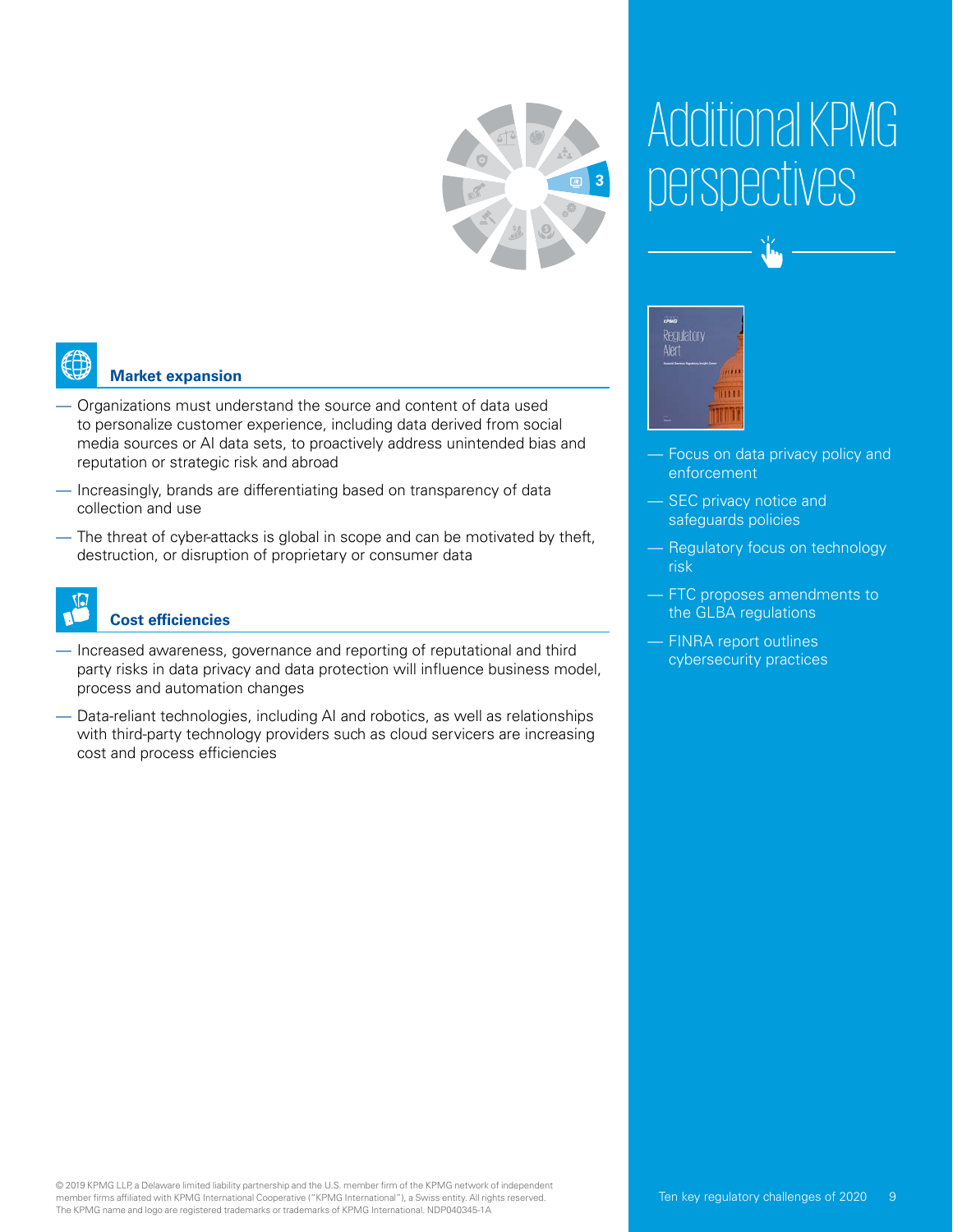# Operational resilience

## **Plan for the unexpected operational impacts, they will happen**

**a key risk focus for regulators amidst ongoing business transformation that is increasing firms' vulnerabilities, including regulatory and operational change management, new technology and data governance strategies (e.g., cloud), expanded use of third parties (e.g., payments processors, data aggregators), enhanced risk management practices (including third party and reputation risks) and integrated risk, operations, and compliance. Regulators are taking an increasingly broad view of operational resilience, expecting firms to not only control for operational risk but also to manage disruptions when they occur with an eye toward preserving the continuity of key business services (inclusive of, but greater than, IT systems and cyber security).**

**Operational resilience will remain** 

**As such, operational resilience integrates core elements of business continuity planning, operational risk (inclusive of third party) and concentration risk analysis. Further, firms must understand: the impact of critical system failures on their key businesses, counterparties, and markets; the systems that support their critical business activities; and the effectiveness of solutions and controls to protect those systems.**

**In today's interconnected business environment, firms must also consider that potential threats or disruptions to their operations may be generated from sources outside of financial services, such as cyber crimes, sociopolitical changes, or environmental risks.**

#### **Technology transformation**

- Operational Resilience provides a useful lens for firms to prioritize investment decisions for modernizing legacy systems and strengthening technology infrastructure
- Dependencies and interconnectedness between internal and third party technology assets must be mapped, analyzed, and tested to validate the feasibility of stated recovery time objectives and achieve resumption of the end-to-end business service
- Heightened regulatory attention to competition and anti-trust, especially with regard to digital technology platforms and cloud services, must be considered when selecting/maintaining third-party relationships and/or acquisitions activity

# **Customer interaction**

- Operational Resilience emphasizes the responsibility of financial services companies to maintain customer trust by delivering services consistently and with high quality, even when systemic shocks do occur
- Internal and external communications plans are needed to provide timely information to, and manage the expectations of, customers, other market participants, and regulators following a disruptive event; communications can help to restore confidence in the company and preserve its reputation
- Evaluate the firm's ability to meet evolving customer expectations for the continuity of financial services products and services, including mobile and web-based services that operate 24/7

#### **Payments modernization**

- Customer expectations for payments speed affects the resilience thresholds and tolerances for payments disruptions; disruptions in payment processing have the potential for serious financial harm to consumers and corporate clients
- Operational Resilience emphasizes the security of payments along the value chain, including during handoffs with third parties

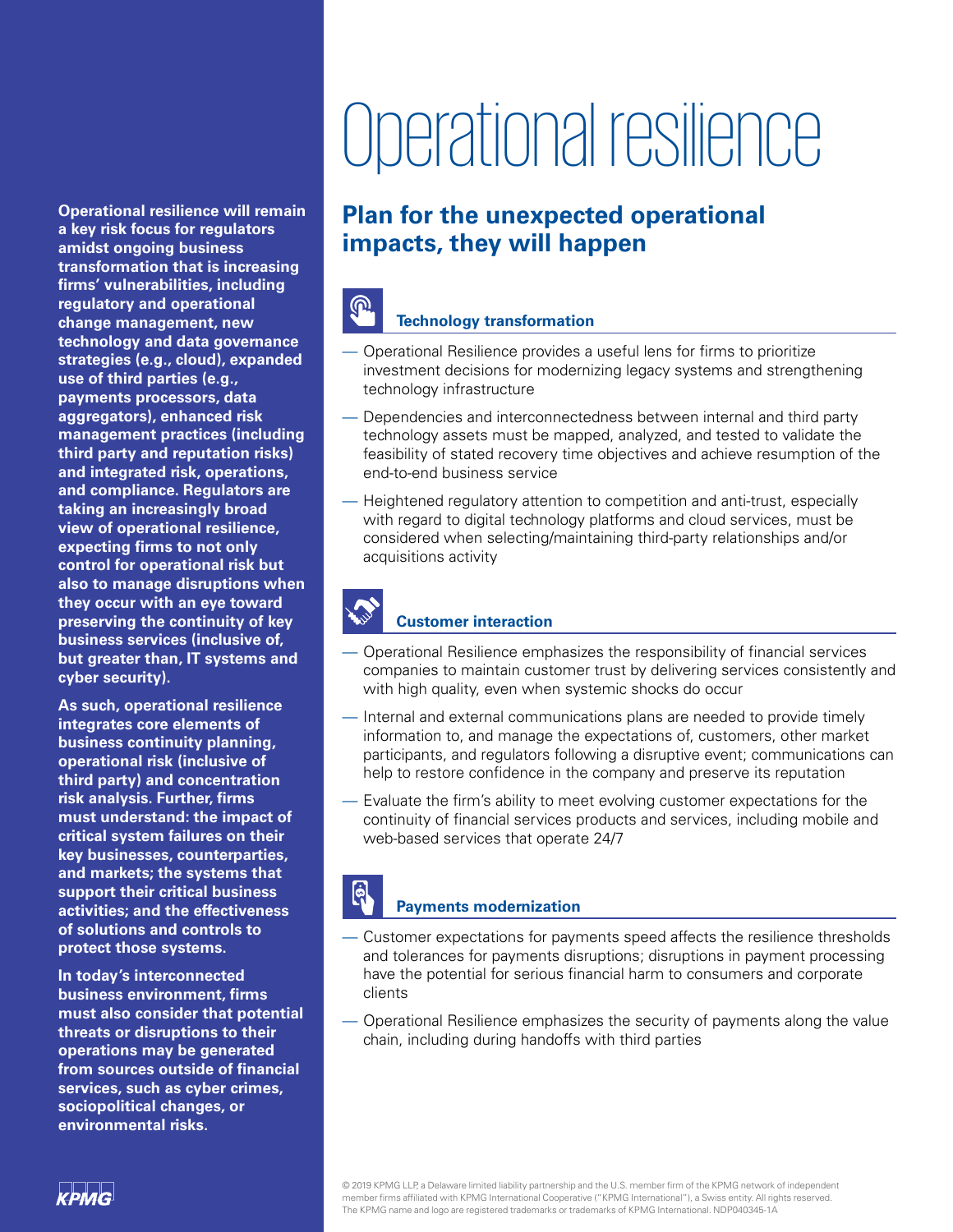

- When launching new products and services, articulate clear service level agreements and recovery time objectives to verify the firm's ability to deliver these services when there is an Operational Resilience event
- A clear understanding of business services and the people, data, systems, and processes on which they depend should enable a company to undertake M&A activity more efficiently and effectively or move more smoothly into new areas of business.
- A firm's ability to deliver services globally with high quality across the value chain, must consider third parties and partnerships across all geographies, including geopolitical and ESG risks specific to their locations



#### **Cost efficiencies**

- Balance effective risk management with operational efficiencies by concentrating investment in the assets that bolster Operational Resilience; invest and allocate resources based on the services that are most crucial for the continuity of critical systems and business objectives
- Understand the financial impact of service disruptions and establish impact tolerances; validate that insurance policies are appropriate from a Resilience perspective
- Establish penalties for third parties that fail to deliver services and develop exit strategies for each vendor

# Additional KPMG perspectives



- [Federal Reserve proposal on](https://advisory.kpmg.us/articles/2019/federal-reserve-proposal-on-control-determinations.html)  [control determinations](https://advisory.kpmg.us/articles/2019/federal-reserve-proposal-on-control-determinations.html)
- [Operational Resilience in](https://assets.kpmg/content/dam/kpmg/xx/pdf/2019/06/operational-resilience-in-financial-services.pdf)  [Financial Services](https://assets.kpmg/content/dam/kpmg/xx/pdf/2019/06/operational-resilience-in-financial-services.pdf)



[Data rich](https://advisory.kpmg.us/articles/2018/data-rich-governance.html)  [governance](https://advisory.kpmg.us/articles/2018/data-rich-governance.html)



[Unlocking](https://advisory.kpmg.us/articles/2019/unlocking-compliance-analytic-insights.html)  [compliance](https://advisory.kpmg.us/articles/2019/unlocking-compliance-analytic-insights.html)  [analytic insights](https://advisory.kpmg.us/articles/2019/unlocking-compliance-analytic-insights.html)



[Streamlining to](https://advisory.kpmg.us/articles/2018/streamlining-to-create-value.html)  [create value](https://advisory.kpmg.us/articles/2018/streamlining-to-create-value.html)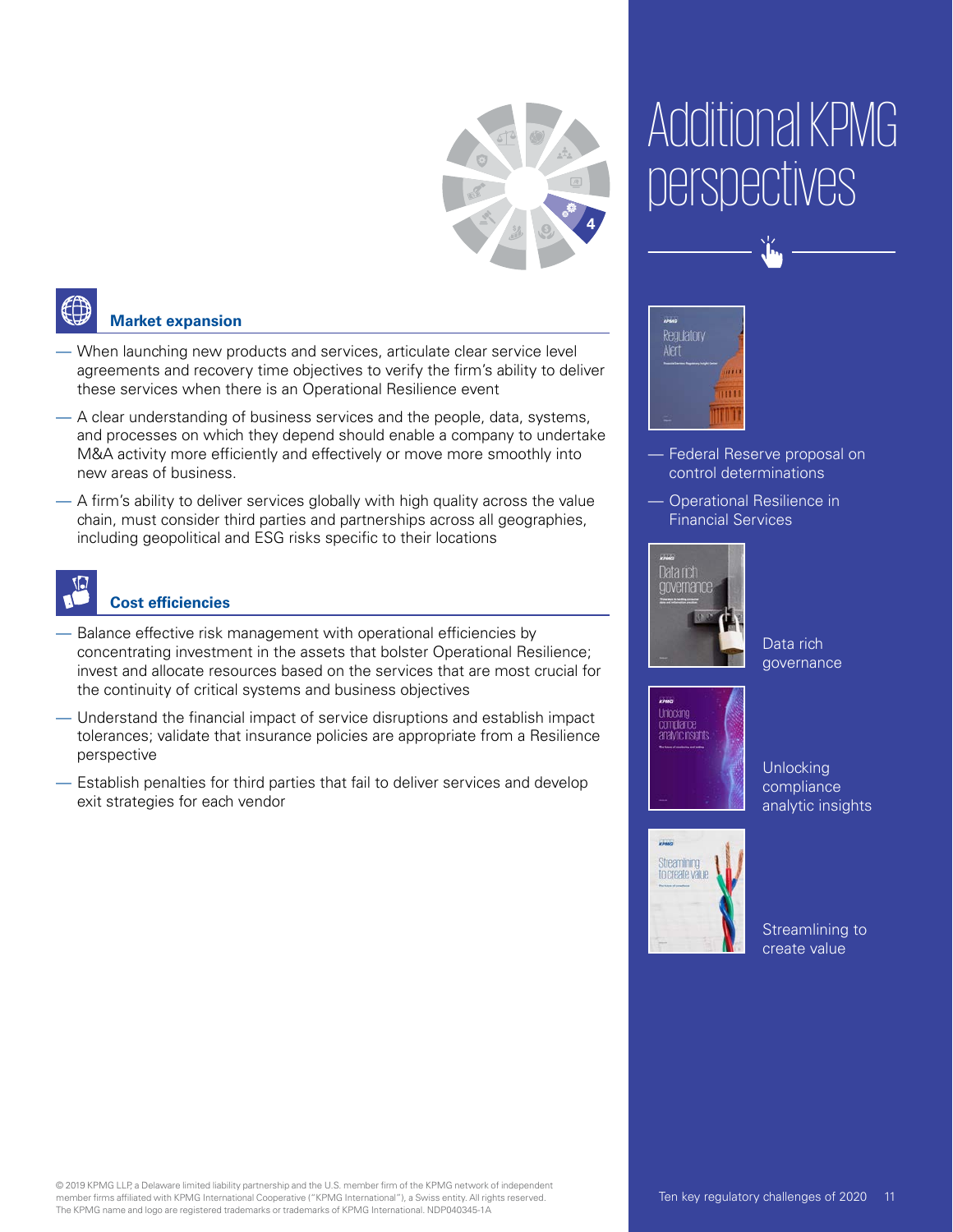**apply the learnings from prior credit cycles and focus on potential risks related to:**

- **Risk layering and leveraged lending**
- **Expanded delivery channels and payment options**
- **New products and services and technology applications**
- **Exposures via securities or trading activities, lending to non-depository financial institutions, or partnership arrangements.**

**Credit challenges may also come in relation to GSE reforms, CECL implementation, LIBOR transition, and competitive pressures from nonbank financial services companies.**

# Credit quality

# Financial institutions should **Apply the learnings from prior credit cycles**



- AI applications in credit scoring models can help organizations to more accurately model and price risk (and expand credit access to consumers) but increases potential risks from "unexplainable" credit decisions, learned bias, or other fair lending and consumer compliance risks.
- IT systems must be capable of incorporating new risk-free rates to accommodate LIBOR transition across loan pricing, deposits, and other products and services by the end of 2021

# **Customer interaction**

- Credit quality remains strong, supported by the prolonged low interest rate environment, but a trend toward eased underwriting terms and expanded access for subprime borrowers is evident, primarily in retail (i.e., credit card and auto) and commercial leveraged lending, increasing debt service risks
- Regulatory supervisory priorities will consider credit risk trends, risk management practices, weakened credit underwriting, and concentrations of credit
- Automated systems are changing the role of traditional financial advisers and altering the way loan products are marketed, underwritten, delivered, and sold

### **Payments modernization**

— Regulators have a heightened focus on payments, servicing, and collections across all loan products that is aimed at ensuring firms' practices are evolving to respond to related risks, including financial crimes/fraud, while ensuring consumer protections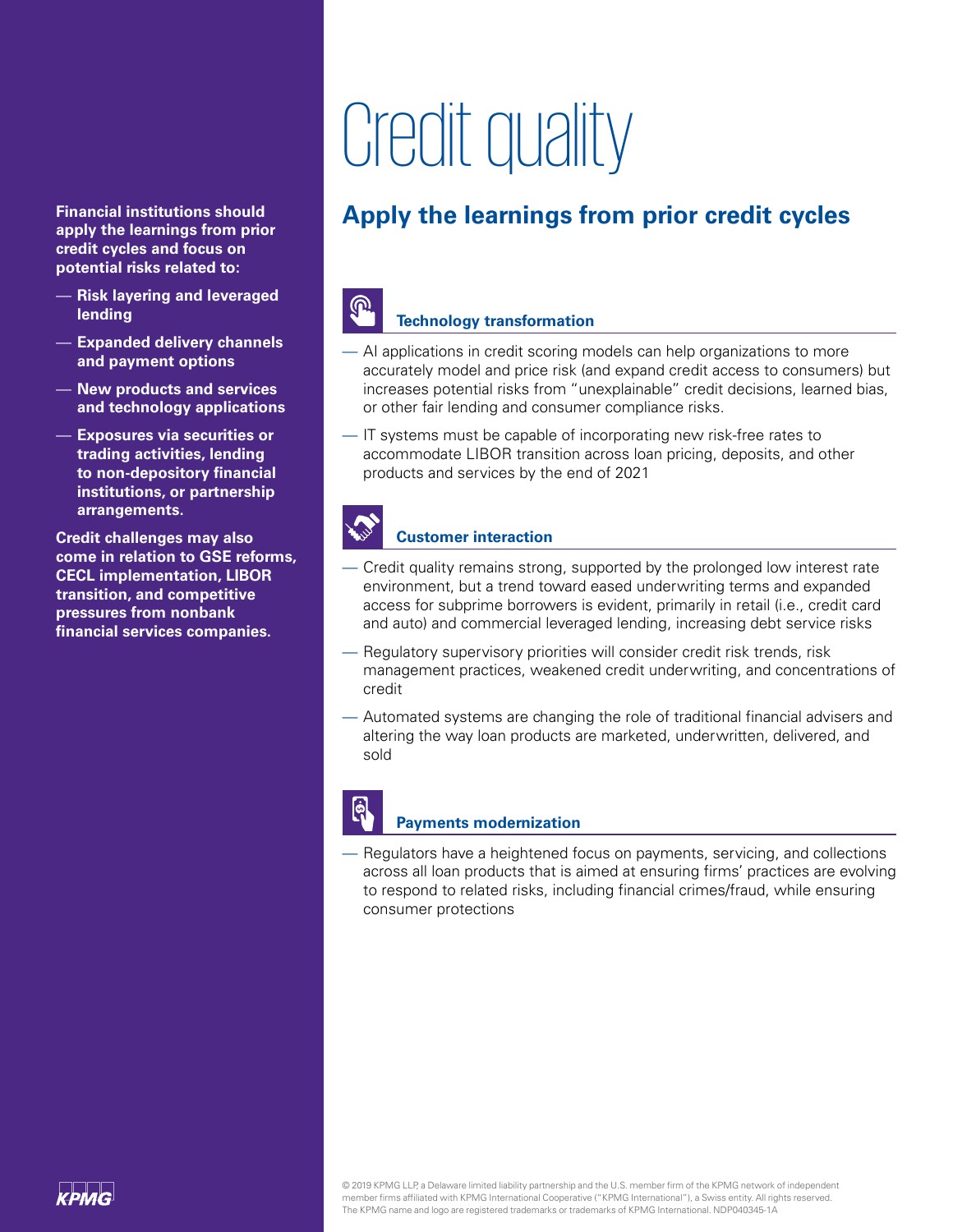

- Traditional financial services organizations are experiencing increased competition from nonbank financial firms and others (e.g., retail and real estate firms) that are expanding into financial products and services, including credit cards, short-term credit, and insurance as well as leveraged lending
- The use of alternative information to expand credit access, including underbanked and un-banked, is increasing
- The markets for collateralized debt obligations and commercial mortgagebacked securities have rebounded since the financial crisis while the markets for residential mortgage-backed securities and asset-backed securities have remained relatively flat

#### **Cost efficiencies**

- Efforts to address SCCL, CECL, and LIBOR will coincide and likely pressure allocations of resources (funds, staffing)
- Machine learning/AI may facilitate LIBOR transition at reduced expense

# Additional KPMG perspectives



- [Focus on leveraged lending risks](https://advisory.kpmg.us/articles/2019/focus-on-leveraged-lending-risks.html)
- [Regulatory capital rules](https://advisory.kpmg.us/articles/2019/regulatory-capital-rules-amended.html)  [amended in response to CECL](https://advisory.kpmg.us/articles/2019/regulatory-capital-rules-amended.html)
- [CECL modeling and accounting](https://advisory.kpmg.us/services/data-analytics/risk-analytics/cecl-modeling-and-accounting.html)
- [Single Counterparty Credit](https://advisory.kpmg.us/content/dam/advisory/en/pdfs/2019/single-counterparty-rule.pdf)  [Limit—Key challenges and](https://advisory.kpmg.us/content/dam/advisory/en/pdfs/2019/single-counterparty-rule.pdf)  [considerations](https://advisory.kpmg.us/content/dam/advisory/en/pdfs/2019/single-counterparty-rule.pdf)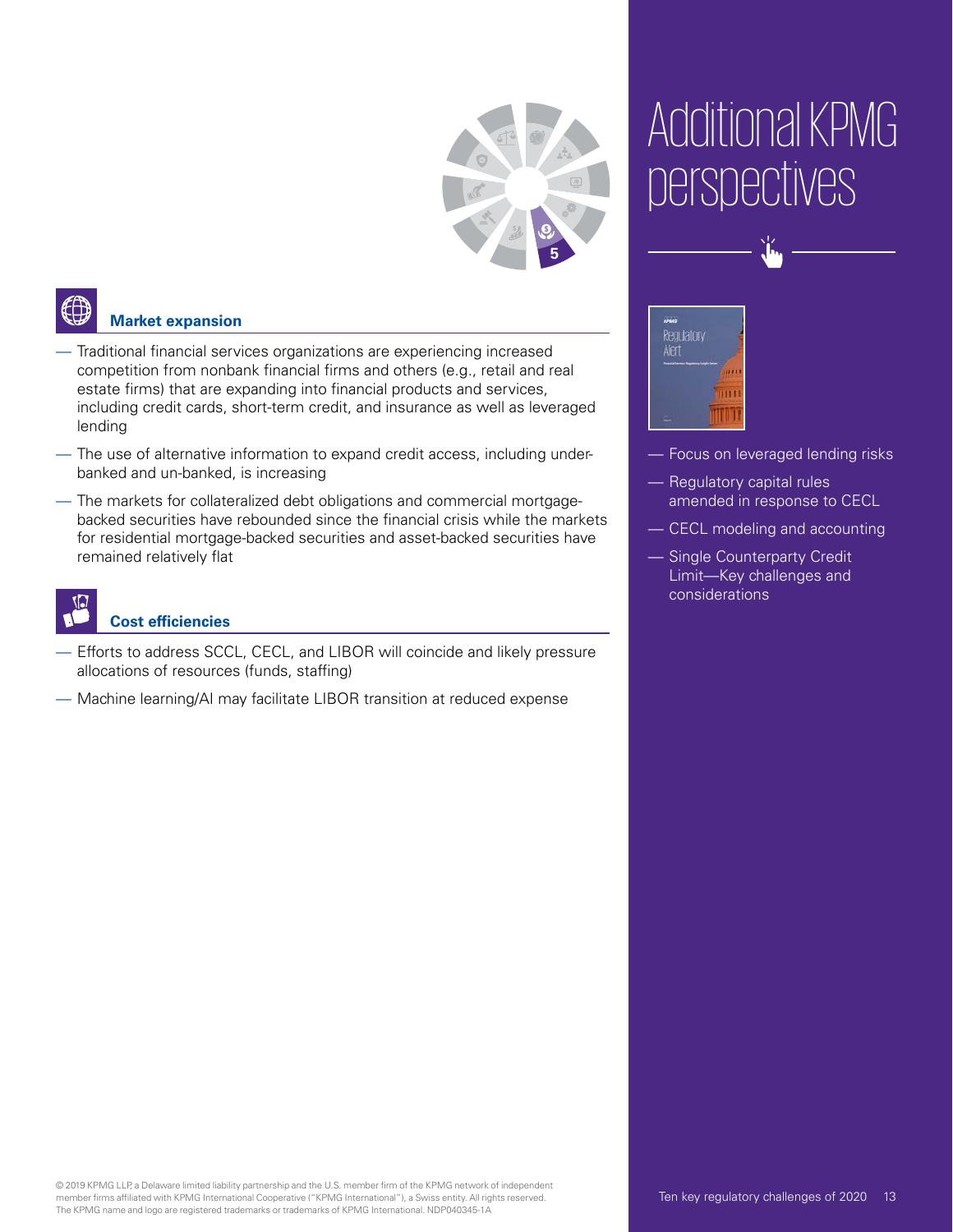**Although most U.S. financial services organizations will see an easing of regulatory capital and liquidity requirements, the regulatory focus on governance of such activities along with sound risk management will continue. Financial institutions should anticipate:**

- **Forthcoming final rulemakings for banking entities related to the Stress Capital Buffer, the Net Stable Funding Ratio, and Total Loss Absorbing Capital**
- **Supervisory priorities highlighting governance over capital planning, model risk, cash flow forecasting, and liquidity risk limits as well as liquidity risks related to an uncertain interest rate environment, technology changes, and "untested depositor behavior"**
- **Building regulatory attention to capital and liquidity frameworks for insurance entities and central counterparties**
- **Forthcoming rulemakings for certain nonbank entities to complete the regulatory framework for U.S. OTC derivatives markets**

# Capital and liquidity shifts

## **Easing buffers doesn't mean weakening risk management**

**Technology transformation**

- Automated document ingestion and validation tools are reducing capital and liquidity stress buffers due to increased granularity of and confidence in model data
- Automated workflow management is increasing the efficiency and accuracy of transactions and controls testing programs

### **Customer interaction**

- Digital payments networks permit customers to easily transfer funds, often in real-time, increasing a depository institution's liquidity risks.
- Regulatory initiatives, including LIBOR, FDIC 370, CECL, SCCL, and AML/ KYC, are driving banks to gather additional data on, and in some cases connect with, customers.

#### **Payments modernization**

- Treasurers are monitoring the potential impact of real-time payments on intraday liquidity
- Regulators are increasingly pushing banks to integrate payments-related stresses into contingency funding and recovery plans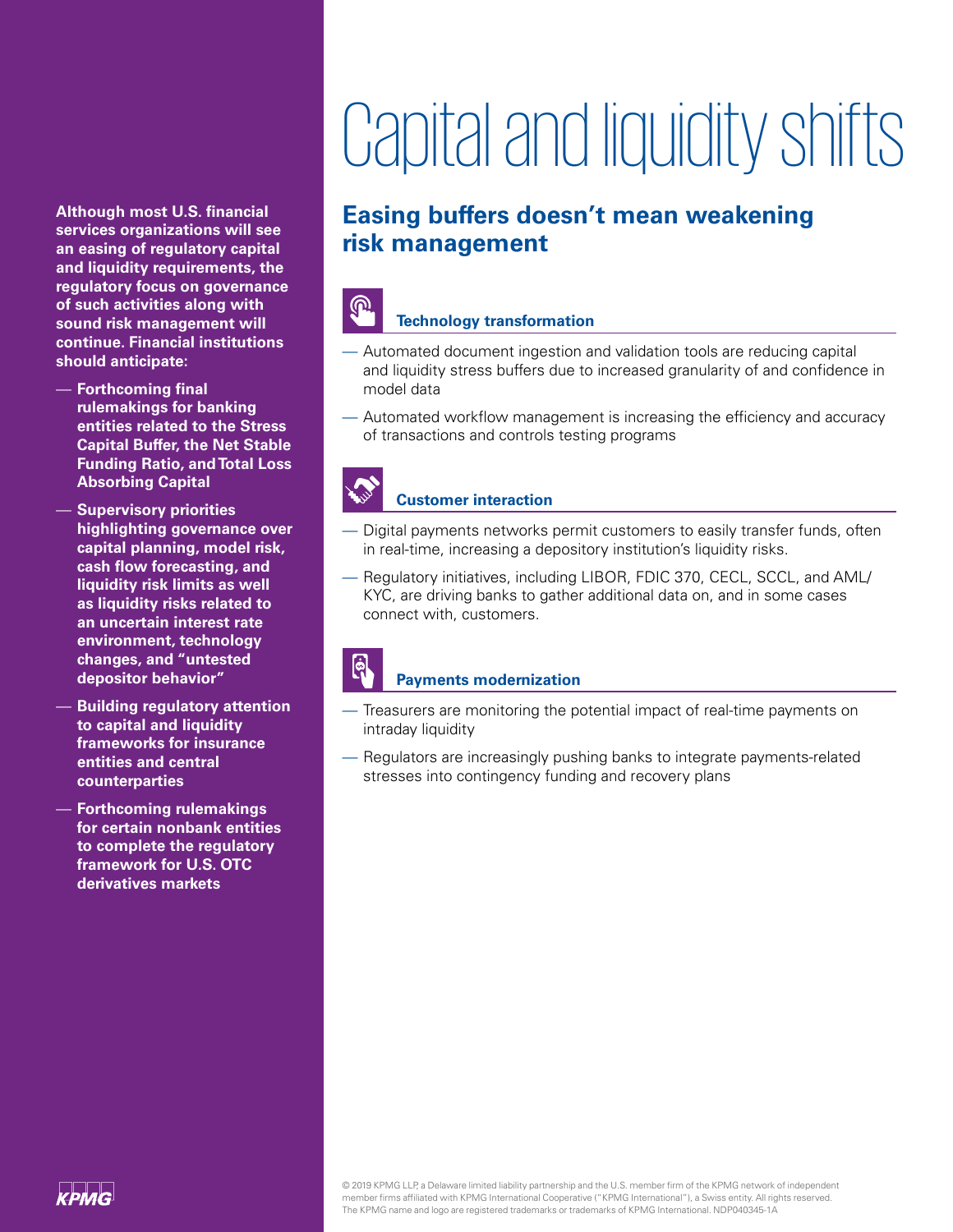

- As banks expand beyond their traditional branch footprints, the absence of historical data for new customers and products is creating a need for increased management judgement and more active monitoring
- Regulatory tailoring is facilitating some M&A activity, increasing ability to add technology and services, and achieve scale economies
- Nonbanks are asserting competitive pressures and influencing customer expectations but may be challenged in a credit downturn.

#### **Cost efficiencies**

- Initiatives to integrate capital and liquidity reporting into the finance process are freeing up substantial resources across risk and finance
- Identifying lower-cost delivery models, such as offshoring and near-shoring, for repetitive manual processes and hard-to-source skill-sets, is creating additional efficiencies
- Even as regulatory requirements ease, firms must invest in skilled staff and maintain robust oversight to assure compliance.

# Additional KPMG perspectives



- [Simplification of regulatory](https://advisory.kpmg.us/articles/2019/simplification-regulatory-capital-rules.html)  [capital rules](https://advisory.kpmg.us/articles/2019/simplification-regulatory-capital-rules.html)
- [SEC finalizes step in Title VII](https://advisory.kpmg.us/articles/2019/sec-step-in-title-vii-regulatory-framework.html)  [regulatory framework](https://advisory.kpmg.us/articles/2019/sec-step-in-title-vii-regulatory-framework.html)
- [Proposed rule on TLAC debt](https://advisory.kpmg.us/articles/2019/proposed-rule-on-tlac-debt-investments.html)  [investments](https://advisory.kpmg.us/articles/2019/proposed-rule-on-tlac-debt-investments.html)
- [Interagency framework for](https://advisory.kpmg.us/articles/2019/interagency-framework.html)  [prudential standards, capital,](https://advisory.kpmg.us/articles/2019/interagency-framework.html)  [liquidity, and resolution planning](https://advisory.kpmg.us/articles/2019/interagency-framework.html)
- [Regulatory capital requirements](https://advisory.kpmg.us/articles/2019/regulatory-capital-for-holding-companies.html)  [for insurance holding companies](https://advisory.kpmg.us/articles/2019/regulatory-capital-for-holding-companies.html)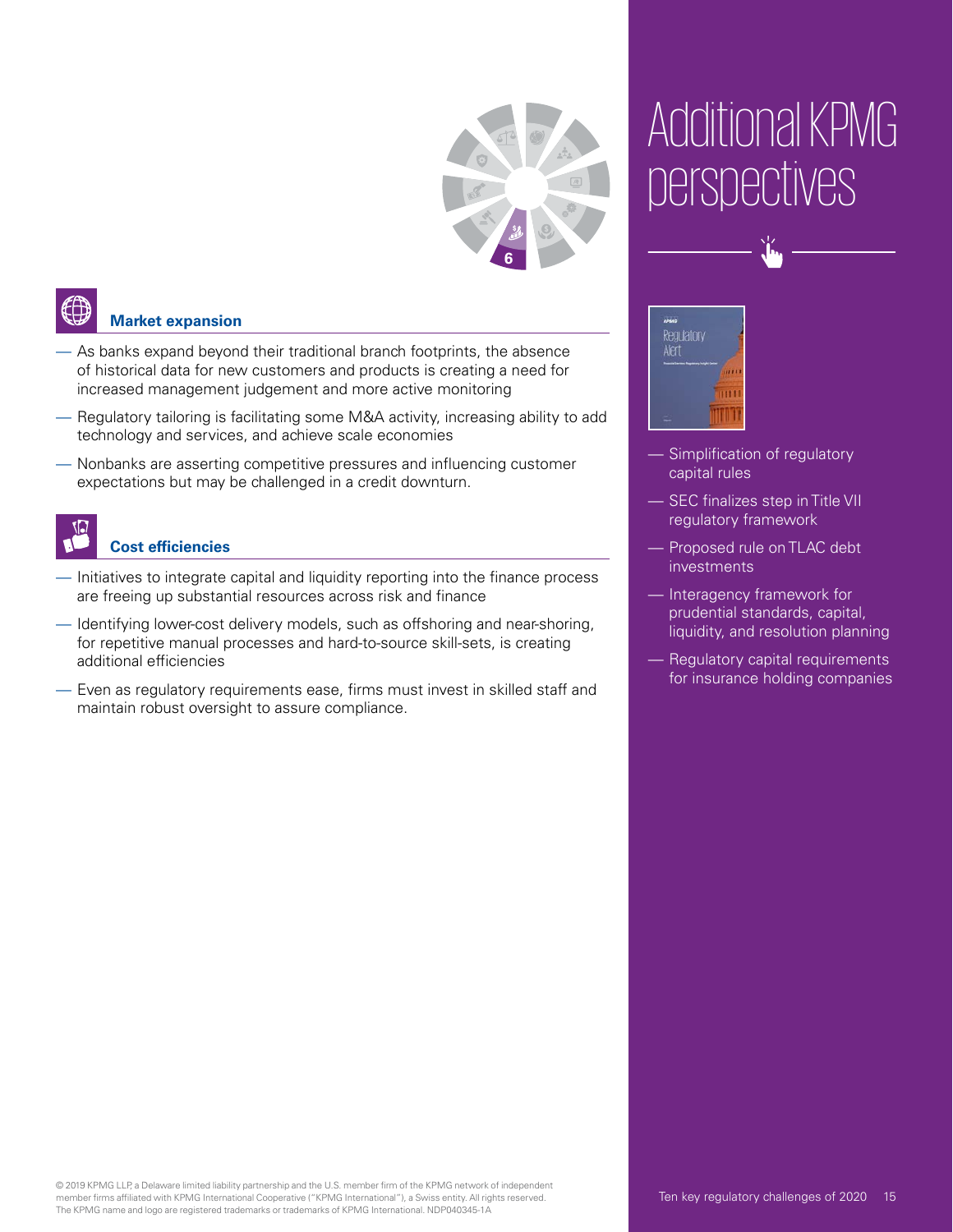# Compliance agility

## **Solution now for agile and streamlined compliance**

# **Technology transformation**

- The use of fintech incubators and partnerships, and ongoing adoption of AI and cloud services (in business, middle and back office) requires enhanced due diligence, compliance risk management, and monitoring and testing processes
- Evolving technologies, including data analytics and natural language processing, enable firms to evaluate pools of structured and unstructured data to proactively identify potential compliance risks
- Agile legal and compliance integration will facilitate ongoing adoption of technology advances; regulators will expect companies to understand and be able to explain outcomes resulting from applications of new or enhanced technologies

# **Customer interaction**

- Integrated KYC/AML and compliance controls will enhance risk-based assessments and streamline processes from due diligence through monitoring, escalation and off-boarding
- Applications of innovative technologies, such as ML/AI and cloud computing, may increase certain customer protection risks including bias, accessibility, and data privacy though these applications are not yet fully covered by specific regulation
- Key areas of compliance for customer protections will include data privacy, UDAP/UDAAP, Best Interest, and CRA

### **Payments modernization**

- As new payment channels and products are deployed, compliance concerns continue to focus on regulatory requirements in financial crimes and investor/customer protection, including data privacy, UDAP/UDAAP, fees and disclosures, funds availability, third party risk management
- Regulatory focus on crypto assets, non-bank and online processing, realtime payments, and crowdfunding is evolving, in some cases prompting a rethinking/reordering of certain compliance processes (such as "prevalidation") to facilitate faster technologies and transactions

**change and efficiency will both drive and transform legal and compliance operations. The speed of change within financial services necessitates that companies anticipate and adapt to emerging risks and ongoing transformation across multiple fronts, including technology advances, process improvements, regulatory developments, new market entrants, and shifting consumer preferences. Regulatory focus on the technology sector will directly impact business strategy given attention to anti-trust, sanctions, and operational resilience risks; it will also spotlight customer protection risks, including bias, accessibility, and privacy especially with regard to machine learning, AI, and cloud services. Regulators will expect companies to understand and explain outcomes of new technology applications/ enhancements as well as the roles and responsibilities third-party service providers. Compliance challenges will remain in core areas of conduct/ ethics, financial crimes, customer protection, and evolving geopolitical risks.** 

**Business imperatives of** 

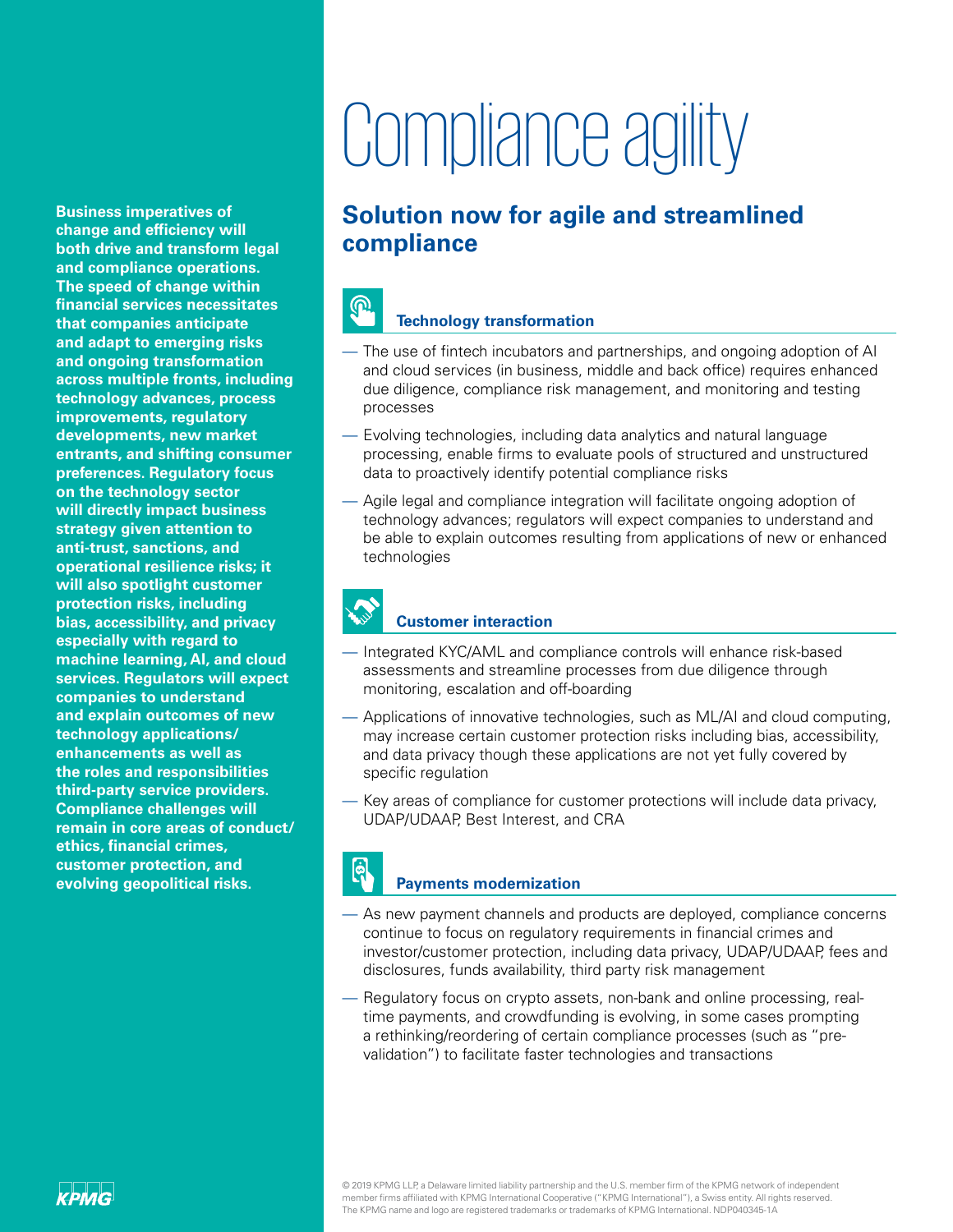

- The compliance program should include comprehensive due diligence of acquisition targets and prospective third parties, as well as ongoing tracking of identified red flags; M&A activity will drive continued legal and compliance operational integration
- Heightened regulatory attention on the technology sector will impact business strategy and may increase legal and compliance risks in the areas of anti-trust, sanctions, and conduct
- Compliance and ethics risk professionals must have the requisite skill set to understand, embrace, and execute evolving technologies and customer demands
- Customer demand is driving the development of new product and service offerings and new delivery channels that can expand compliance expectations such as the ADA's guidelines for web content and mobile applications



## **Cost efficiencies**

- Companies are leveraging regtech solutions to reduce compliance costs and improve overall efficiencies in time and effort in areas such as KYC/ AML, transaction monitoring and testing, regulatory reporting, misconduct; automation and AI applications can shift monitoring from reactive to proactive
- To optimize investments in automation and AI, organizations should first reassess their core processes and controls, assess data quality, and streamline governance in order to address potential reputation, brand, and ethics/conduct risks
- Operational integration of legal and compliance will increase cost savings through reductions in complexity and duplication and enhanced ability to respond to regulatory change
- Co-sourcing/outsourcing strategies in areas like contract management, client onboarding, investigations, and compliance monitoring and testing requires monitoring third parties for compliance and reputation risks as well as geopolitical risks, including tariffs, sanctions, and financial crimes

# Additional KPMG perspectives



- [DOJ expands focus on effective](https://advisory.kpmg.us/articles/2019/focus-on-effective-compliance-programs.html)  [compliance programs](https://advisory.kpmg.us/articles/2019/focus-on-effective-compliance-programs.html)
- [OFAC Framework for Sanctions](https://advisory.kpmg.us/articles/2019/ofac-framework-sanctions-compliance.html)  [Compliance Programs](https://advisory.kpmg.us/articles/2019/ofac-framework-sanctions-compliance.html)



[Streamlining to](https://advisory.kpmg.us/articles/2018/streamlining-to-create-value.html)  [create value](https://advisory.kpmg.us/articles/2018/streamlining-to-create-value.html)



[Innovating](https://advisory.kpmg.us/articles/2018/innovating-compliance-through-automation.html)  [compliance](https://advisory.kpmg.us/articles/2018/innovating-compliance-through-automation.html)  [through](https://advisory.kpmg.us/articles/2018/innovating-compliance-through-automation.html)  [automation](https://advisory.kpmg.us/articles/2018/innovating-compliance-through-automation.html)



[2019 Chief](https://advisory.kpmg.us/articles/2019/2019-cco-survey-gated.html)  [Compliance Officer](https://advisory.kpmg.us/articles/2019/2019-cco-survey-gated.html)  **[Survey](https://advisory.kpmg.us/articles/2019/2019-cco-survey-gated.html)** 



**Unlocking** [compliance](https://advisory.kpmg.us/articles/2019/unlocking-compliance-analytic-insights.html)  [analytic insights](https://advisory.kpmg.us/articles/2019/unlocking-compliance-analytic-insights.html)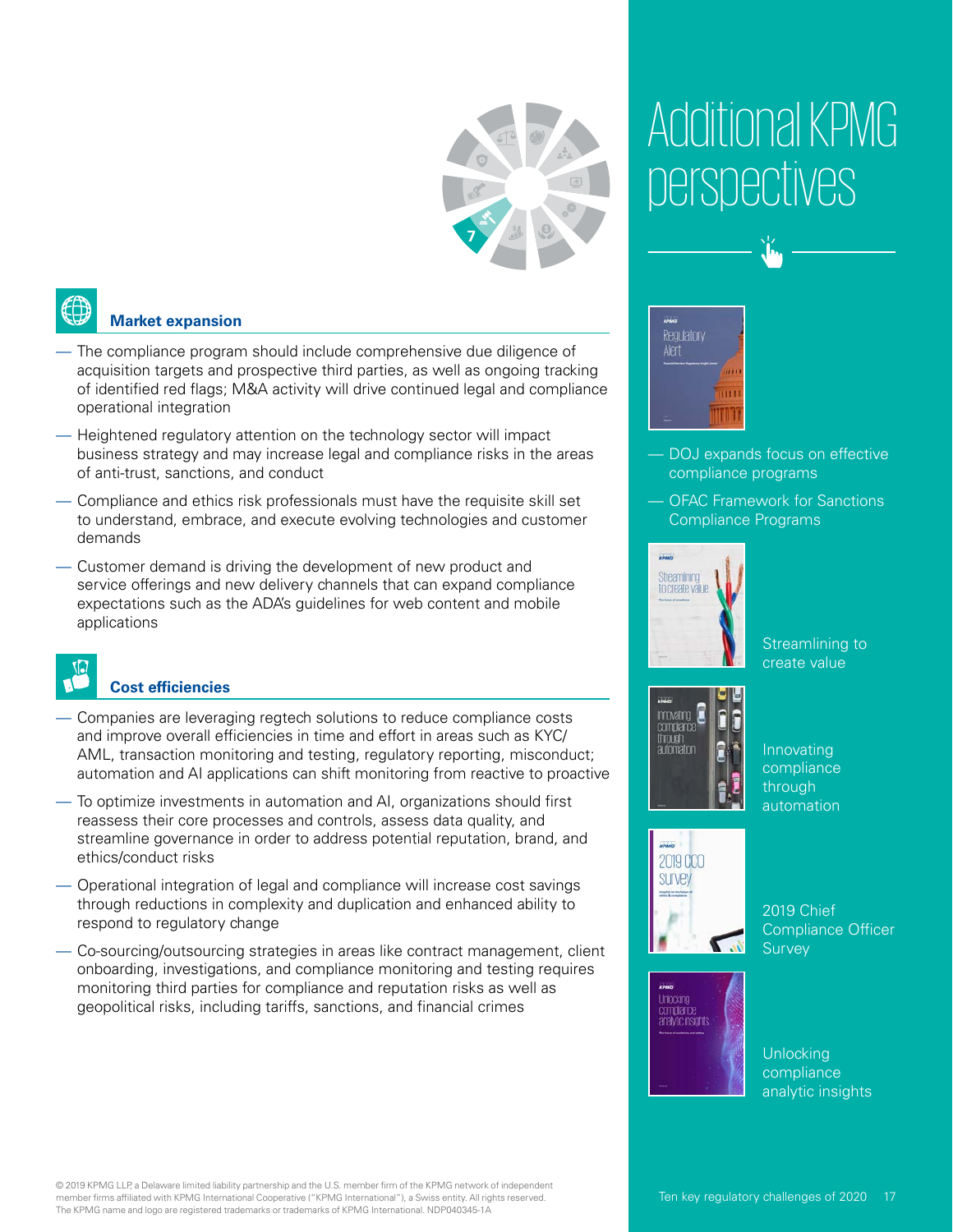# Financial crimes

### **Innovate, but not at the cost of increasing risk of financial crime**

**are changing how companies operate and deliver value to customers is also changing the availability and use of technology and data for perpetrators of fraud and financial crimes. Regulators are placing intense pressures on companies to contain these misconduct risks, increasingly coordinating their efforts across multiple regulatory jurisdictions and bodies in the U.S. and abroad. Regulatory acceptance of and support for the adoption of innovations in financial crimes compliance, inclusive of co-sourcing/third party arrangements, adoption of fintech, and AI will continue. Yet, companies still struggle with navigating the volume of data, multiplicity of sources and systems, and data controls across systems and external parties.**

**Technology innovations that** 

**Expanded controls will be needed to thwart and minimize misconduct, fraud, and financial crime risks in evolving areas, such as virtual assets, crowdfunding, and real time payments processing. Financial service providers will need to continue to enhance controls and monitoring with respect to conflicts of interest, anti-bribery, and corruption along with overall surveillance for potential misconduct.**

### **Technology transformation**

- Although regulators encourage the use of automation/innovation pilot programs and initiatives to promote more effective BSA/AML compliance, they expect companies to employ proper governance to minimize risking additional exposure
- Cognitive technology and data analytics can greatly aid a company in identifying patterns of behavior that present a higher indicia of financial crimes or fraud risk as well as misconduct
- Technology investments to meet both short- and long-term needs, including automation pilots/initiatives or use of shared services, should be based on a strategic business plan and prioritized based on an assessment of risk and obligations

# **Customer interaction**

- A risk based KYC program that refreshes customer information, re-evaluates customer risk ratings, and subjects all parties to negative news screenings, can help organizations to more proactively address and mitigate AML and TF risks and issues.
- Regulators are focused on identification of ultimate beneficial owners, encouraging companies to use multiple mechanisms to break through nontransparent organizational structures during KYC
- Customer demand for digital channels for all types of transactions increases anonymity and drives up fraud risk; transitioning to a customer lifecycle analysis may target activity that is more likely to be unusual

### **Payments modernization**

- Validation of new or changed systems is needed to ensure data completeness and accuracy for transaction monitoring, reporting, and information sharing
- The execution of faster payments reduces the time available to detect fraud and suspicious transactions, potentially compromising financial crimes compliance; friction in the payments process could play a role to increase security

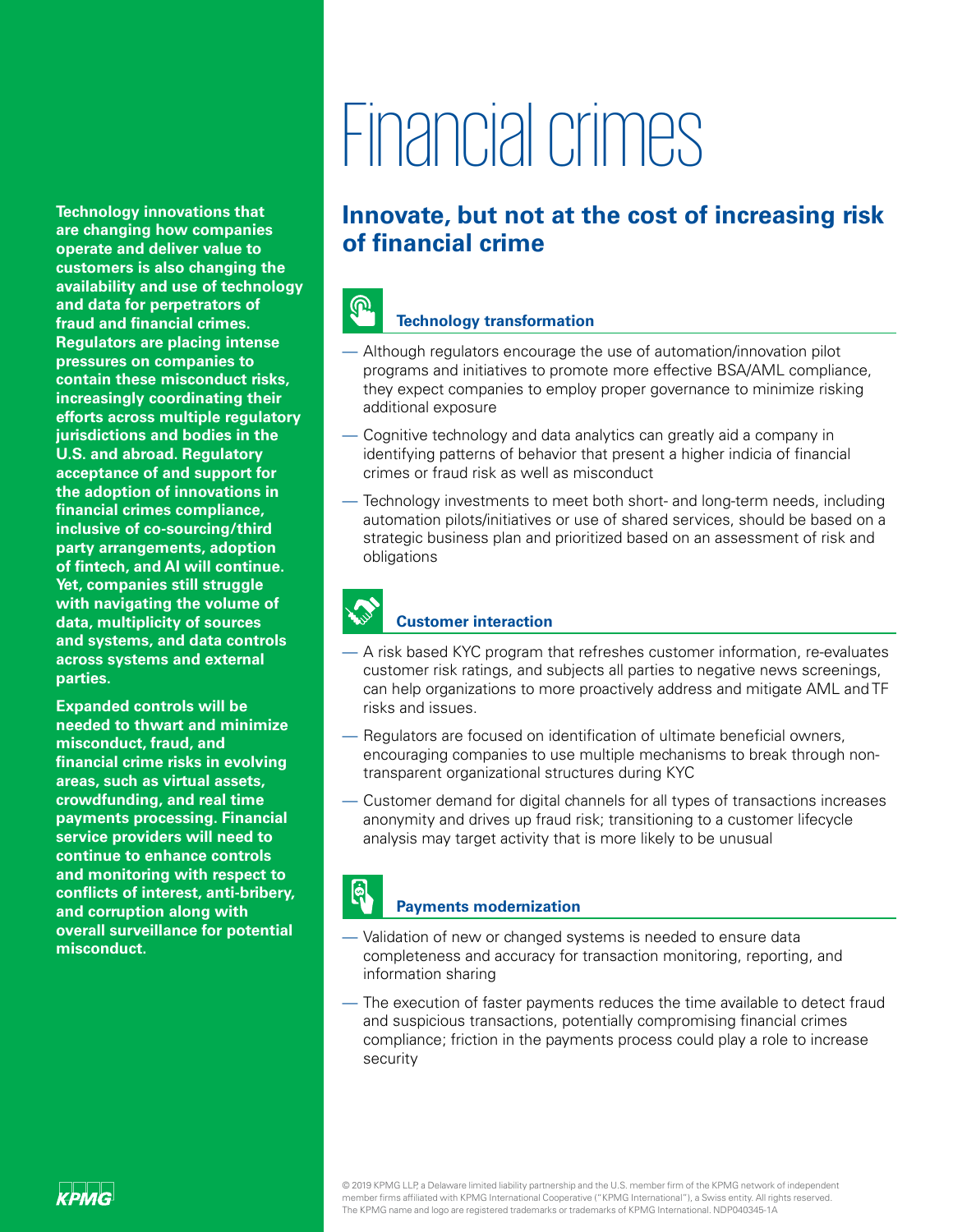

- Regulatory AML and financial crimes attention is expanding beyond traditional financial services transactions into economic/trade sanctions and anti-terrorist financing compliance demanding that companies develop greater agility to defend against related risk
- The number of digital currencies, including cryptocurrencies, and decentralized markets continues to expand globally, frequently operating without stringent supervision, increasing financial crimes risk
- Metrics/ data analytics must account for activities in emerging markets to more holistically assess financial crimes risks; heightened due diligence should be applied to reviews of targeted acquisitions and third-party partners/ vendors.

# ŊД

#### **Cost efficiencies**

- Despite cost saving or automation initiatives, it is important to maintain sufficient SME resources, including in technology, to ensure a sustainable program; run systems in parallel
- It is possible to adjust business operations to realize efficiencies from managed service and still retain management ownership and SAR filing responsibilities
- Automation is driving down the costs of completing due diligence, especially on third-party vendors, suppliers, contractors, and customers

# Additional KPMG perspectives



- [FATF Report: Terrorist financing](https://advisory.kpmg.us/articles/2019/fatf-terrorist-financing-risk-assessment-guidance.html)  [risk assessment guidance](https://advisory.kpmg.us/articles/2019/fatf-terrorist-financing-risk-assessment-guidance.html)
- [Agencies encourage innovation](https://advisory.kpmg.us/articles/2018/agencies-encourage-innovation-bsa.html)  [in BSA/AML compliance](https://advisory.kpmg.us/articles/2018/agencies-encourage-innovation-bsa.html)
- [Virtual assets and](https://advisory.kpmg.us/articles/2019/virtual-assets-related-providers-fatf.html)  [related providers—FATF](https://advisory.kpmg.us/articles/2019/virtual-assets-related-providers-fatf.html)  [recommendations](https://advisory.kpmg.us/articles/2019/virtual-assets-related-providers-fatf.html)



[Innovating](https://advisory.kpmg.us/articles/2018/innovating-compliance-through-automation.html)  [compliance](https://advisory.kpmg.us/articles/2018/innovating-compliance-through-automation.html)  [through](https://advisory.kpmg.us/articles/2018/innovating-compliance-through-automation.html)  [automation](https://advisory.kpmg.us/articles/2018/innovating-compliance-through-automation.html)



[Streamlining to](https://advisory.kpmg.us/articles/2018/streamlining-to-create-value.html)  [create value](https://advisory.kpmg.us/articles/2018/streamlining-to-create-value.html)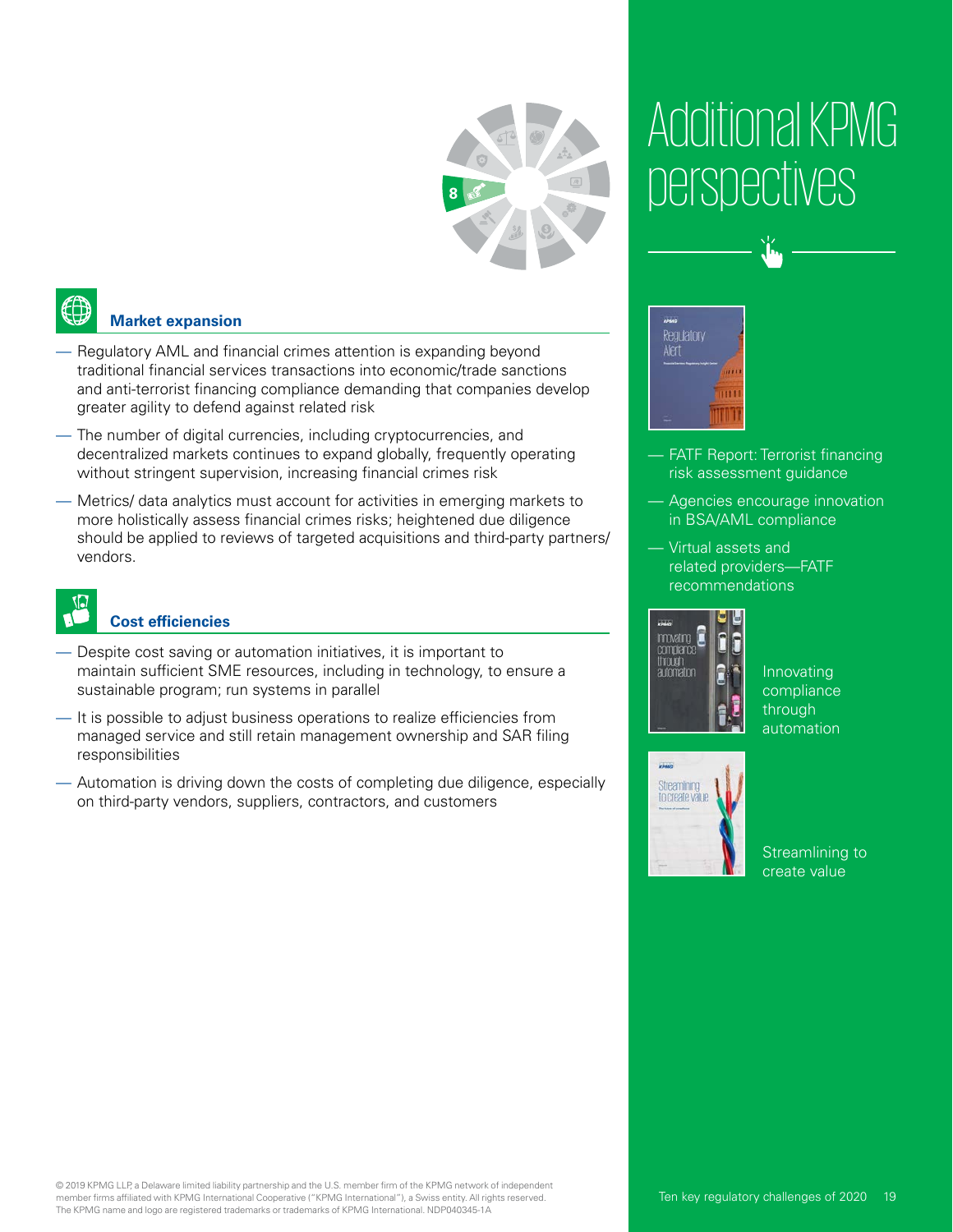# Customer trust

### **Remember that you are in the business of customer trust**

**companies must continue their strategy of customercentric business: personalized experience, mobility between channels, reliable privacy protections, evidence of good corporate citizenship, and fair value. Competition from fintechs and other nonbanks borne out of the industry's digital transformation pose a persistent and increasing challenge to this strategy, prompting consideration of new business combinations (including partnerships, joint ventures, and acquisitions) and pushing all types of transactions to be delivered faster and more securely.**

**To build a customer's trust and loyalty in the current environment, financial services** 

**Ensuring the protection of customers' personal data will drive continued regulatory focus on consumer and retail investor protections as will privacy concerns regarding the sale or use of customer data for marketing purposes, customers' claims and complaints, and questions of data ownership and control. In this regard, state laws and regulations will likely influence developing federal policies; customer trust will be dependent on a transparent commitment to privacy. Election debate will draw attention to areas such as affordable housing, fair lending, student debt, elder financial protection, best interest, and retirement security.** 

## **Technology transformation**

- Regulators are focused on the implementation and outcomes of new technologies, including artificial intelligence and machine learning (particularly related to credit decisions and marketing), and digital platforms and channels (both in-house and through third-parties) with an eye toward fair treatment, best interest, data privacy, and transparency
- The shift toward automation and cloud solutions highlights the importance of authenticating and tracking customer data across the organization, including its origins and integrity, systems location, use or sharing, and governance

#### **Customer interaction**

- Election debate will draw attention to issues of affordable housing, fair lending/fair housing, student debt, consumer and elderly fraud/scams
- Data breach and data sharing incidents will drive public policy and regulatory supervision/enforcement
- SEC Regulation Best Interest will highlight fees and disclosures, conflicts of interest, and ethics/conduct

#### **Payments modernization**

- Complex and divergent regulations and/or standards (jurisdictional, public vs private) are moving toward real-time payments and "open banking"
- Cross-industry trend toward multiple channels, seamless navigation, and customer control of personal data
- Regulatory focus is on funds availability, fee disclosures, fraud prevention, error resolution, and technology controls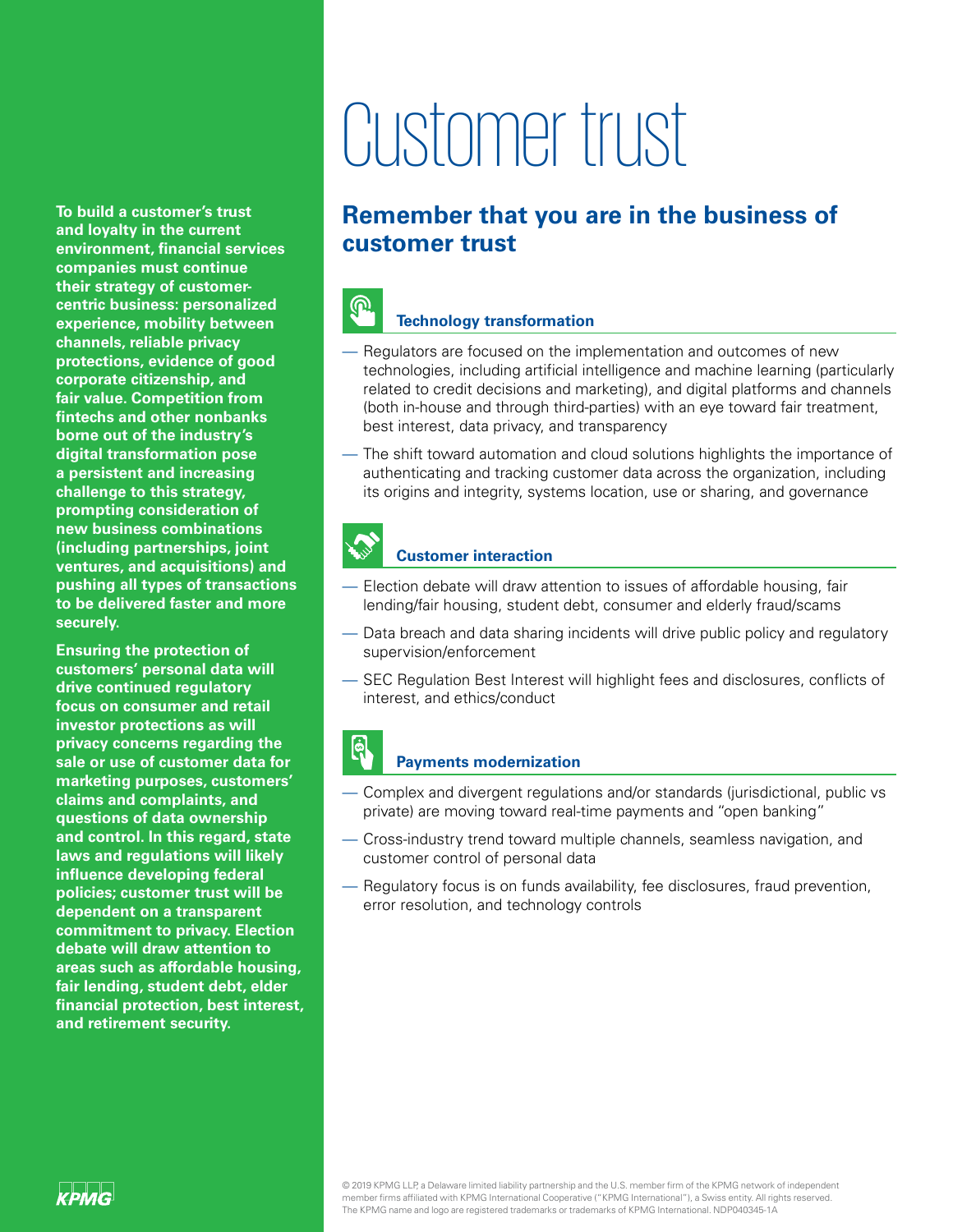

- Complex and divergent regulations (jurisdictional and evolving state) are developing with myriad variation on protections and requirements
- Customer demand is driving the development of new product and service offerings and new delivery channels that can expand compliance expectations such as the ADA's guidelines for web content and mobile applications
- Participation/competition from nonbanks/fintech firms is increasing though customers cannot always distinguish between banks and nonbanks, which may not be subject to banking rules

| ٠ | Ξ<br>. .<br>- |
|---|---------------|

#### **Cost efficiencies**

— Regulators encourage new technologies that expand access or and convenience for customers or bring greater efficiency, risk detection, and accuracy to operations; investments must be tempered by monitoring and controls for reputation and third-party compliance risks

# Additional KPMG perspectives



- [SEC Regulation Best Interest](https://advisory.kpmg.us/articles/2019/sec-regulation-best-interest.html)
- [CFPB debt collection proposal](https://advisory.kpmg.us/articles/2019/cfpb-debt-collection-proposal.html)
- [Renewed focus on Fair Housing](https://advisory.kpmg.us/articles/2019/renewed-focus-on-fair-housing.html)
- [CFPB proposes amendments to](https://advisory.kpmg.us/articles/2019/cfpb-proposes-amendments-to-payday-lending-rule.html)  [Payday Lending Rule](https://advisory.kpmg.us/articles/2019/cfpb-proposes-amendments-to-payday-lending-rule.html)



[Data rich](https://advisory.kpmg.us/articles/2018/data-rich-governance.html)  [governance](https://advisory.kpmg.us/articles/2018/data-rich-governance.html)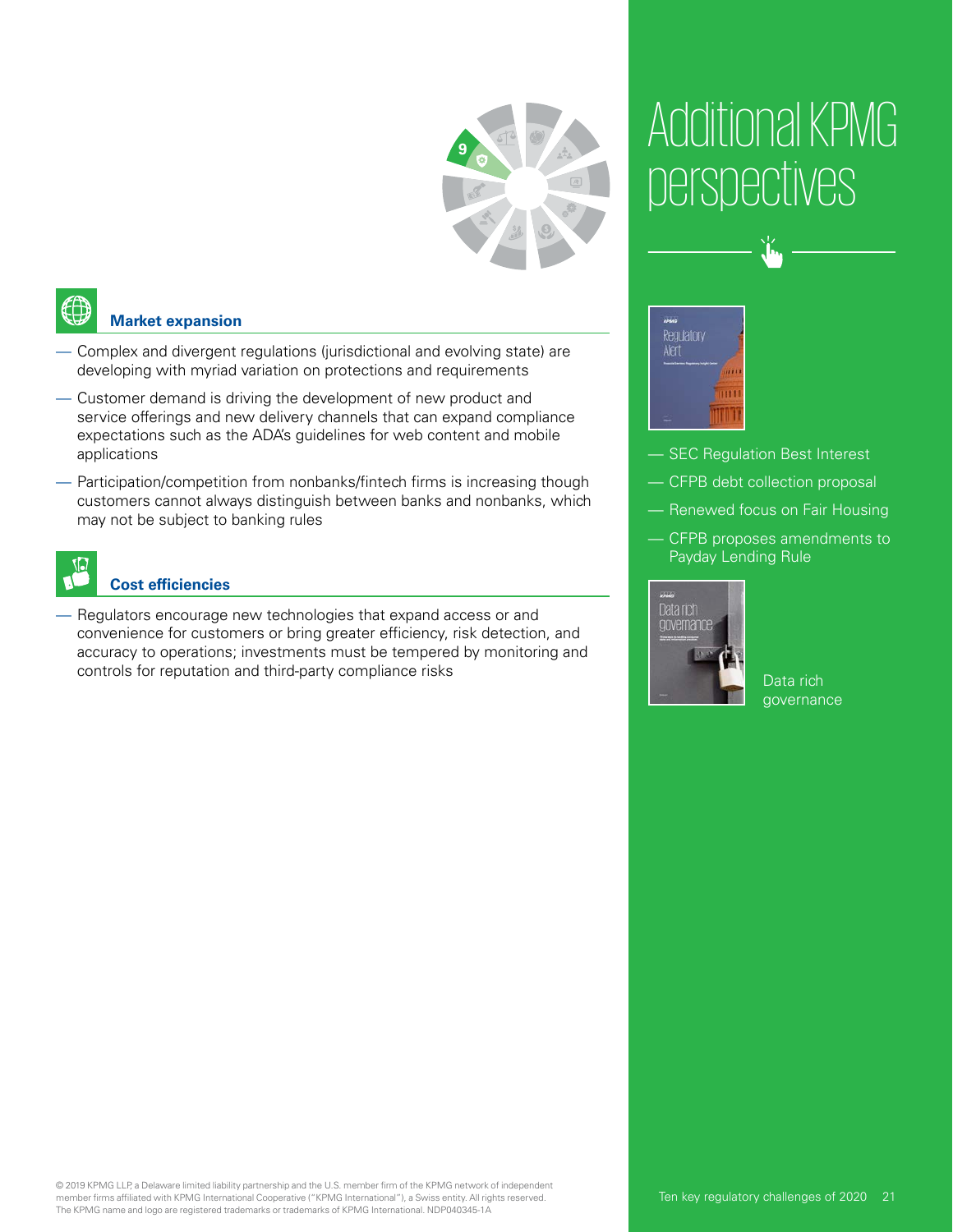# Ethical conduct

**Regulators are focused on the efforts of financial services companies to identify and prevent misconduct at its root. Conduct risk frameworks will be expected to include enhanced monitoring and surveillance, inclusive of advanced technologies and data analytics, as well as ongoing metrics, reporting, and governance. In addition, the framework will be expected to be integrated throughout the operations of the company as part of a culture of ethics and compliance, including demonstrated support by senior management and the board and clear consequences for misconduct. Key areas of concern will include customer data privacy, sales/trading practices, and fair treatment in addition to conflicts of interest, market conduct, incentive compensation plans, and third-party oversight.**

## **Do the right thing, even when no one is looking**

# **Technology transformation**

- Financial services companies are investing in tools and capabilities to identify patterns and trends that can proactively detect and prevent incidents of ethical misconduct, including market manipulation and financial crime; regulators and stakeholders are increasingly expecting investigations of ethical misconduct to help prevent misconduct through diagnosis of systemic weaknesses in control and risk trends
- Automation can enable data validation and aggregation, provide a more formalized reporting loop, and offer an integrated view of potential misconduct; technologies capable of culling data from supporting documents (e.g., pdfs, Word documents) can support investigations and inform multidimensional metrics, enhancing predictive qualities
- The expanding use of artificial intelligence is raising ethical conduct issues related to transparency and machine bias, customer data privacy and digital rights, and third-party data usage

## **Customer interaction**

- Conduct risk management frameworks should be applied enterprise-wide to capture and assess relevant information on incentive compensation plans, customer sales practices,, trading activities, and market integrity in order to demonstrate proactive monitoring and prevention of misconduct and related customer harm
- Qualitative data, such as information gleaned from customer surveys, focus group outreach, complaints portals, and social media commentary, should augment quantitative/hard data statistics regarding ethical conduct and corporate culture

# **Payments modernization**

- Across bank and nonbank participants and the scope of payment channels and delivered services, regulatory concerns and industry standards focus on fair treatment/access and customer protections, including data privacy, funds availability, fee disclosures, fraud prevention, error resolution, and technology controls
- Innovative and evolving technologies facilitate faster transaction screening to keep pace with payments modernization, but can also introduce new regulatory and customer protection risks and increase expectations for supplier and third party procurement and risk management

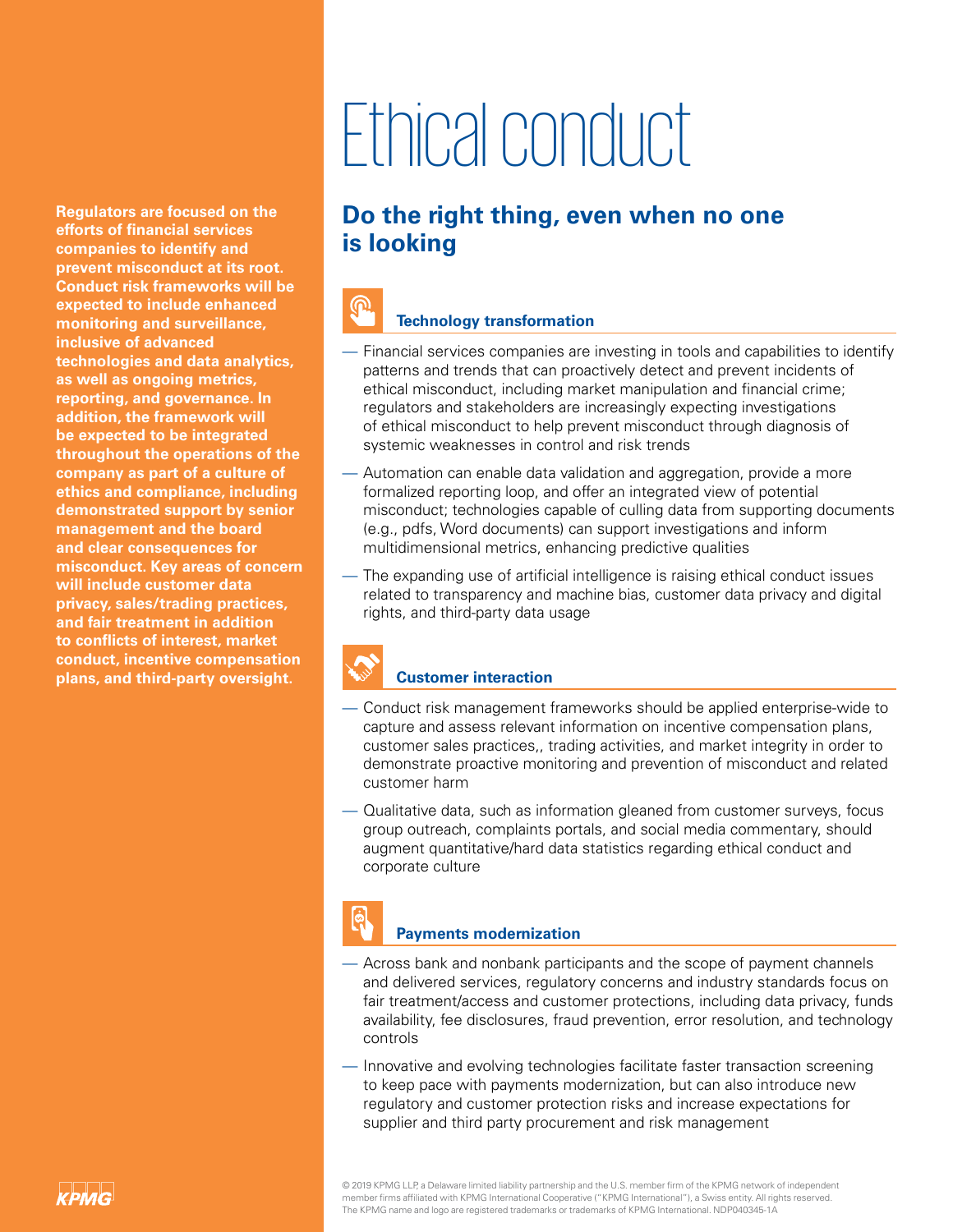

- Conduct and culture issues might be exposed during efforts to expand market presence, such as cultural integration challenges when engaged in M&A activities; employee incentive/reward programs that promote integrityrelated risks; and the presence of subcultures that do not align with the values, ethics, and risk culture of the company
- Continuing talent acquisition challenges will hinder firms' abilities to define and operationalize their conduct risk frameworks

## **Cost efficiencies**

— Leveraging technologies to efficiently define relevant taxonomies at sufficient levels of granularity that aids in uncovering trends, patterns, and correlations in order to generate insight and identify root causes of misconduct

# Additional KPMG perspectives



- DOJ expands focus on effective [compliance programs](https://advisory.kpmg.us/articles/2019/focus-on-effective-compliance-programs.html)
- [Banking culture: supervisory](https://advisory.kpmg.us/articles/2018/banking-culture-supervisory-priority.html)  [priority on 'softer' measures](https://advisory.kpmg.us/articles/2018/banking-culture-supervisory-priority.html)
- [Financial Stability Board releases](https://advisory.kpmg.us/articles/2018/toolkit-for-mitigating-misconduct-risk.html)  [toolkit for mitigating misconduct](https://advisory.kpmg.us/articles/2018/toolkit-for-mitigating-misconduct-risk.html)



[Revamping](https://advisory.kpmg.us/articles/2019/revamping-investigations-future-of-ethics-and-compliance.html)  [investigations:](https://advisory.kpmg.us/articles/2019/revamping-investigations-future-of-ethics-and-compliance.html)  [Future of ethics &](https://advisory.kpmg.us/articles/2019/revamping-investigations-future-of-ethics-and-compliance.html)  [compliance](https://advisory.kpmg.us/articles/2019/revamping-investigations-future-of-ethics-and-compliance.html)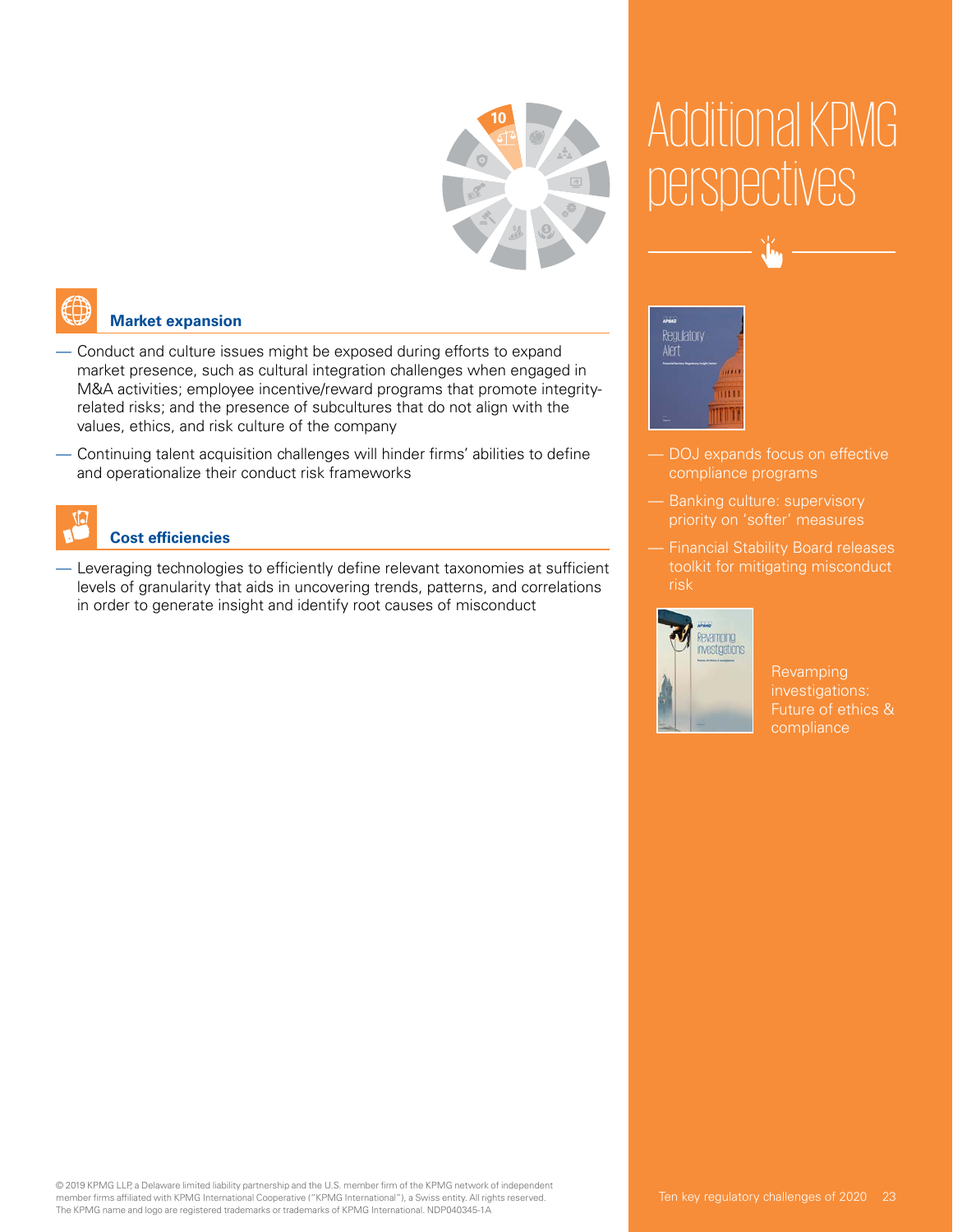# Appendix

# **Defined terms and abbreviations**

| <b>ADA</b>   | Americans with Disabilities Act             |
|--------------|---------------------------------------------|
| Al           | Artificial Intelligence                     |
| <b>AML</b>   | Anti-money laundering                       |
| <b>BHC</b>   | <b>Bank Holding Company</b>                 |
| <b>BSA</b>   | <b>Bank Secrecy Act</b>                     |
| <b>CCPA</b>  | California Consumer Privacy Act             |
| <b>CECL</b>  | <b>Current Expected Credit Losses</b>       |
| <b>CFPB</b>  | <b>Consumer Financial Protection Bureau</b> |
| <b>CFTC</b>  | <b>Commodity Futures Trading Commission</b> |
| <b>DOJ</b>   | Department of Justice                       |
| <b>DOL</b>   | Department of Labor                         |
| <b>ESG</b>   | Environmental, social, and government       |
| <b>FINRA</b> | Financial Institution Regulatory Authority  |
| <b>FRB</b>   | <b>Federal Reserve Board</b>                |
| <b>FTC</b>   | Federal Trade Commission                    |
| <b>GDPR</b>  | <b>General Data Protection Regulation</b>   |
| <b>GSE</b>   | Government-Sponsored Enterprise             |
| <b>GSIB</b>  | Global Systemically Important Banks         |
| HMDA         | Home Mortgage Disclosure Act                |
| IHC          | Intermediate Holding Company                |
| <b>KYC</b>   | Know Your Customer                          |
| .IBOR        | London Interbank Offered Rate               |
| OCC          | Office of the Comptroller of the Currency   |
| SEC          | Securities and Exchange Commission          |
|              |                                             |





© 2019 KPMG LLP, a Delaware limited liability partnership and the U.S. member firm of the KPMG network of independent<br>member firms affiliated with KPMG International Cooperative ("KPMG International"), a Swiss entity. All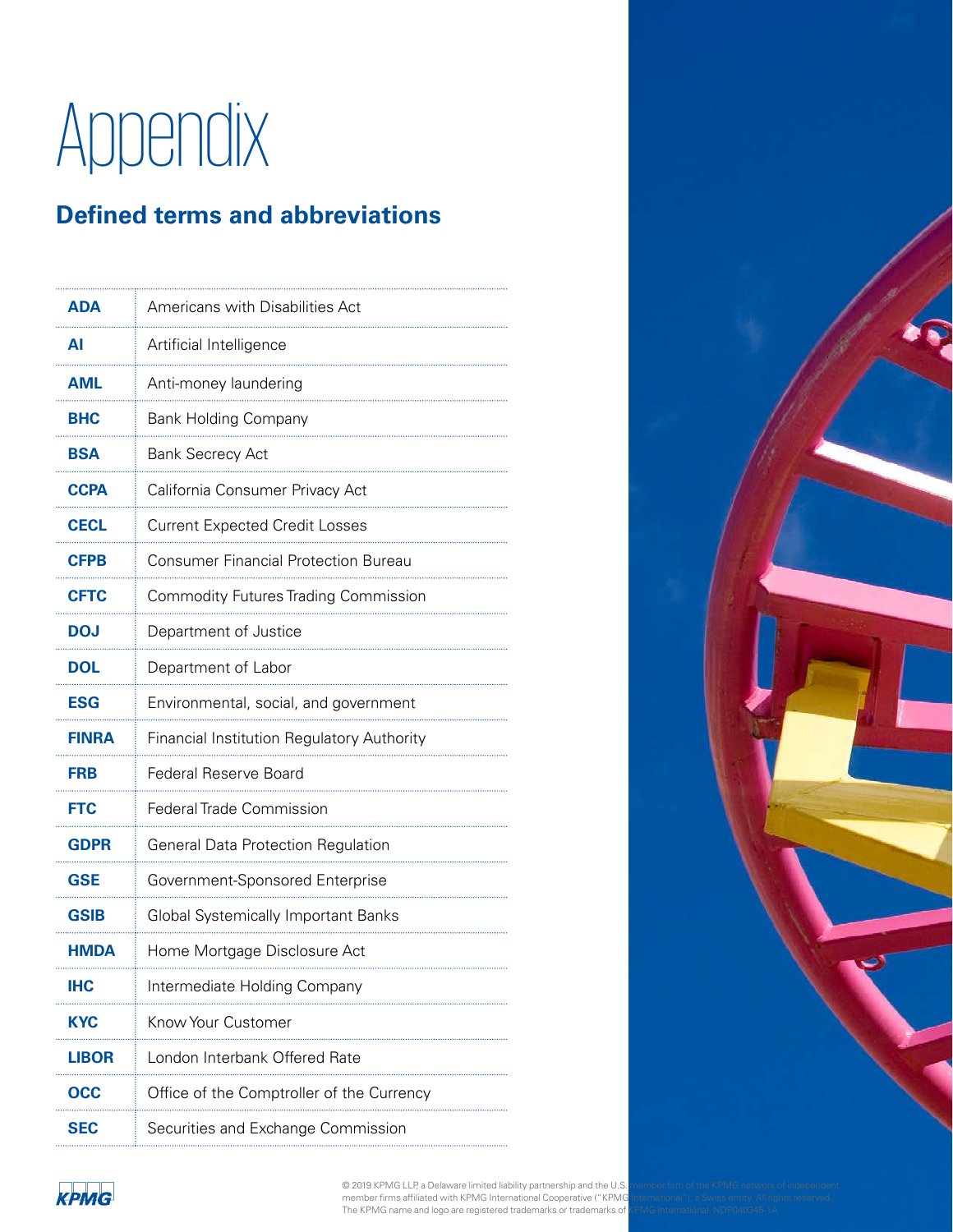© 2019 KPMG LLP, a Delaware limited liability partnership and the U.S. member firm of the KPMG network of independent<br>member firms affiliated with KPMG International Cooperative ("KPMG International"), a Swiss entick All r

 $\sigma$